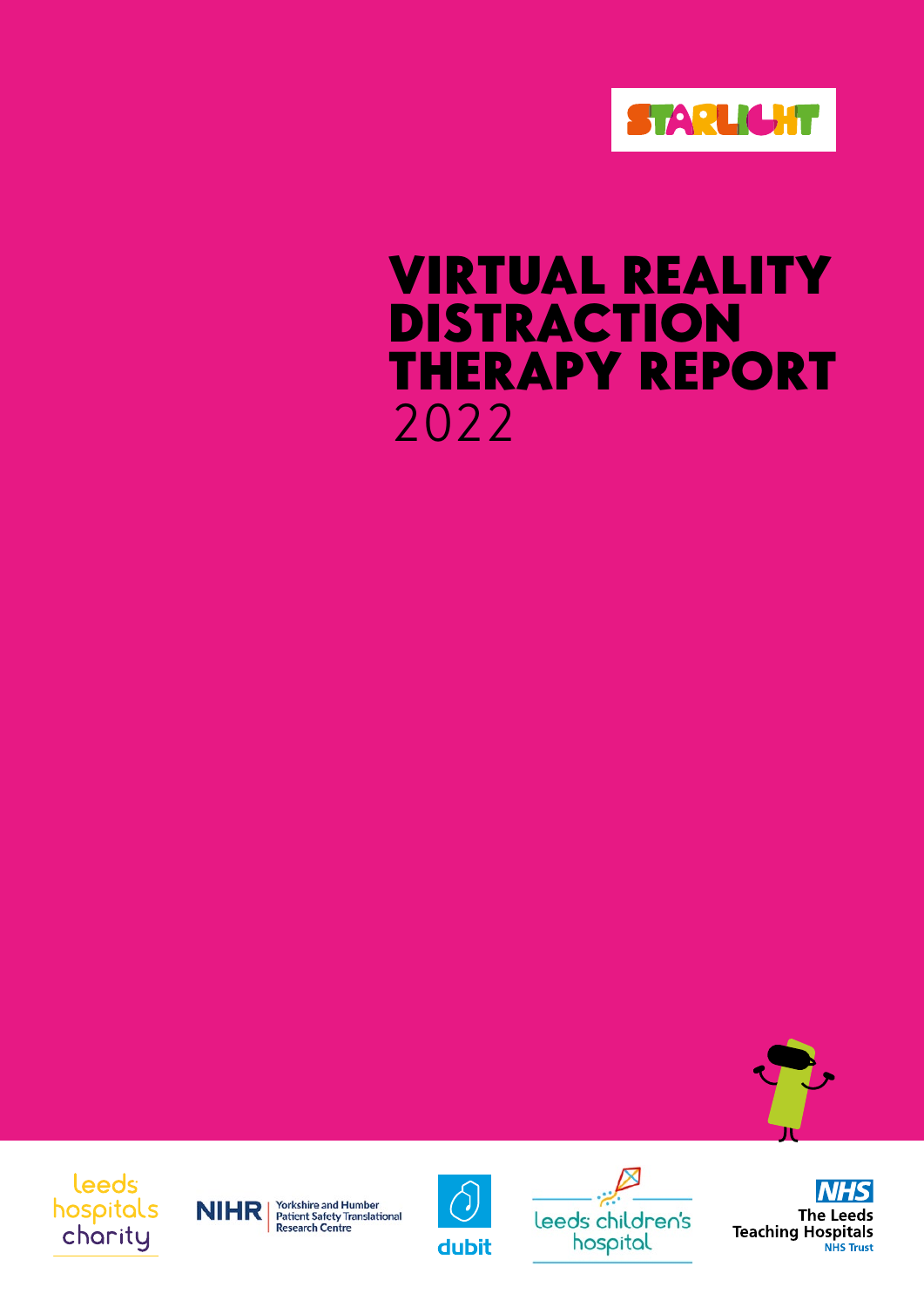

Authors: Dr. Sandra S. Cabrita Gulyurtlu (Starlight Children's Foundation), Tracey Martin (Leeds Children's Hospital), Dr. Alex Paes (Leeds Children's Hospital), Lisa Beaumont (Leeds Children's Hospital) and Shadia Robertson (Starlight Children's Foundation).

We would like to thank the True Colours Trust, National Institute for Health Research (NIHR) and Dubit for their invaluable contribution to this work; by supporting the research, the secondment of the Health Play Specialist and the required hardware for the study. This research was also funded by the NIHR Yorkshire and Humber Patient Safety Translational Research Centre (NIHR Yorkshire and Humber PSTRC). The views expressed in this article are those of the authors and not necessarily those of the NIHR, or the Department of Health and Social Care.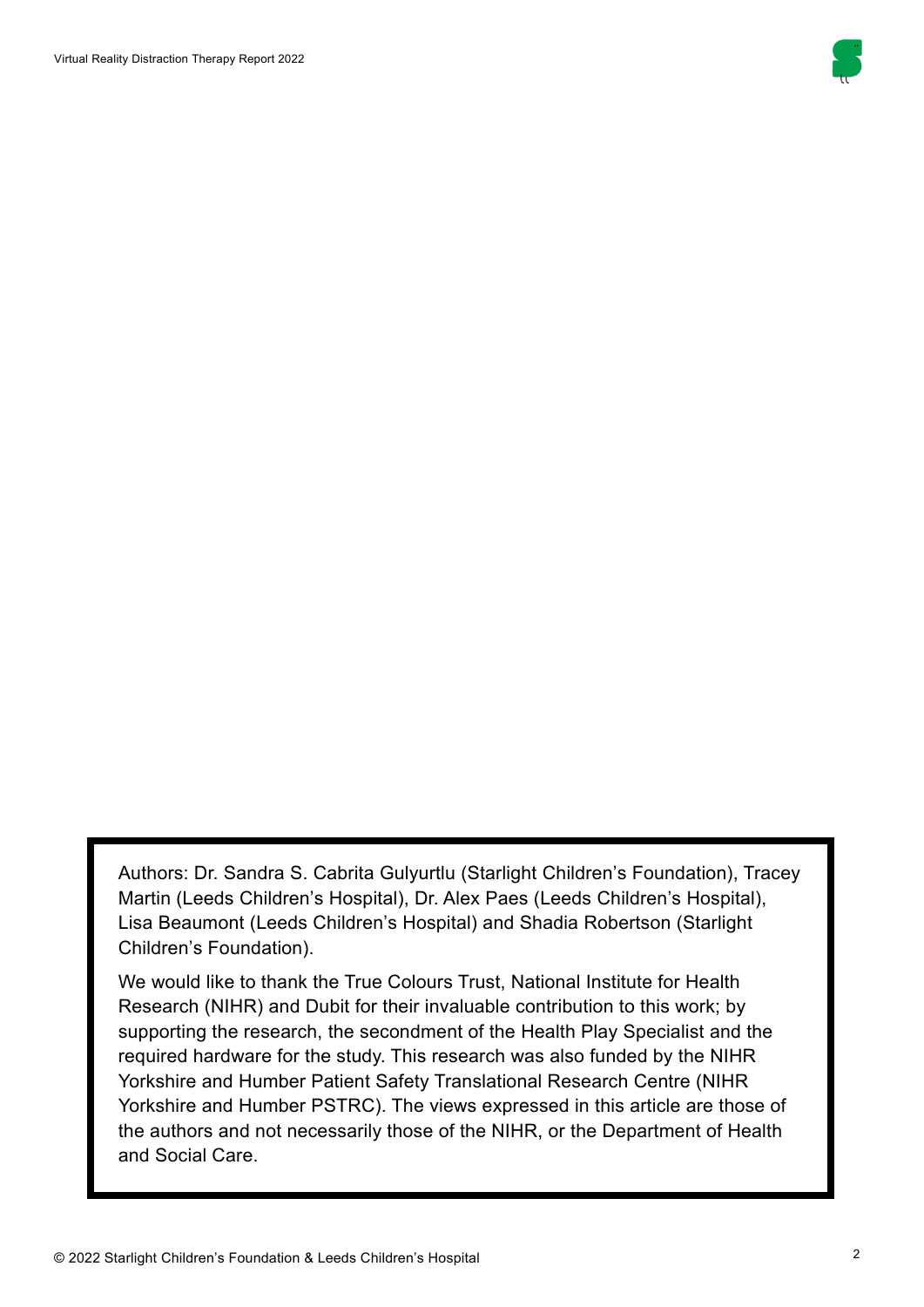

# Executive Summary

### 1. Background

Starlight has partnered with Leeds Children's Hospital and Leeds Hospital Charity to explore new ways to improve the delivery and experience of treatment, as well as reducing the anxiety and stress of the children and young people in hospital. Distraction Therapy is often used during procedures to reduce pain and improve the hospital experience for children and young people, and we sought to find out if combining distraction therapy with virtual reality enhanced this impact on treatment. Using virtual reality (VR) Headsets, donated by Dubit preloaded with child-friendly games and experiences, we tested out the impact of VR in two phases:

- **Phase 1** Children and young people were offered VR or standard distraction (iPad).
- **Phase 2** Children and young people were offered VR or other form of technologies to play with (i.e., gaming, storytelling device and projectors).

Overall, the findings on the impact of VR suggest that it can be an effective form of distraction therapy. A breakdown of these findings can be found below.

# 2. Findings

#### **2.1. VR has a positive impact on the experience of treatment**

In 79% of the cases, the VR technology was inclusive of children's needs. The Health Play Specialist found VR easy to operate in 80% of cases, particularly in pre-planned procedures. In the 24% of cases where the HPS did not think VR had a positive impact, this was mainly due to teething issues with getting the VR to work. In contrast, only two children agreed VR made treatment worse. 91% of children who used VR for the whole treatment said it made treatment better. Although these children were undergoing potentially very painful procedures, 87% of children said they felt little or no pain during treatment. Children predominantly reported feeling more happy, relaxed and confident when using VR, rather than anxious, worried and afraid about treatment.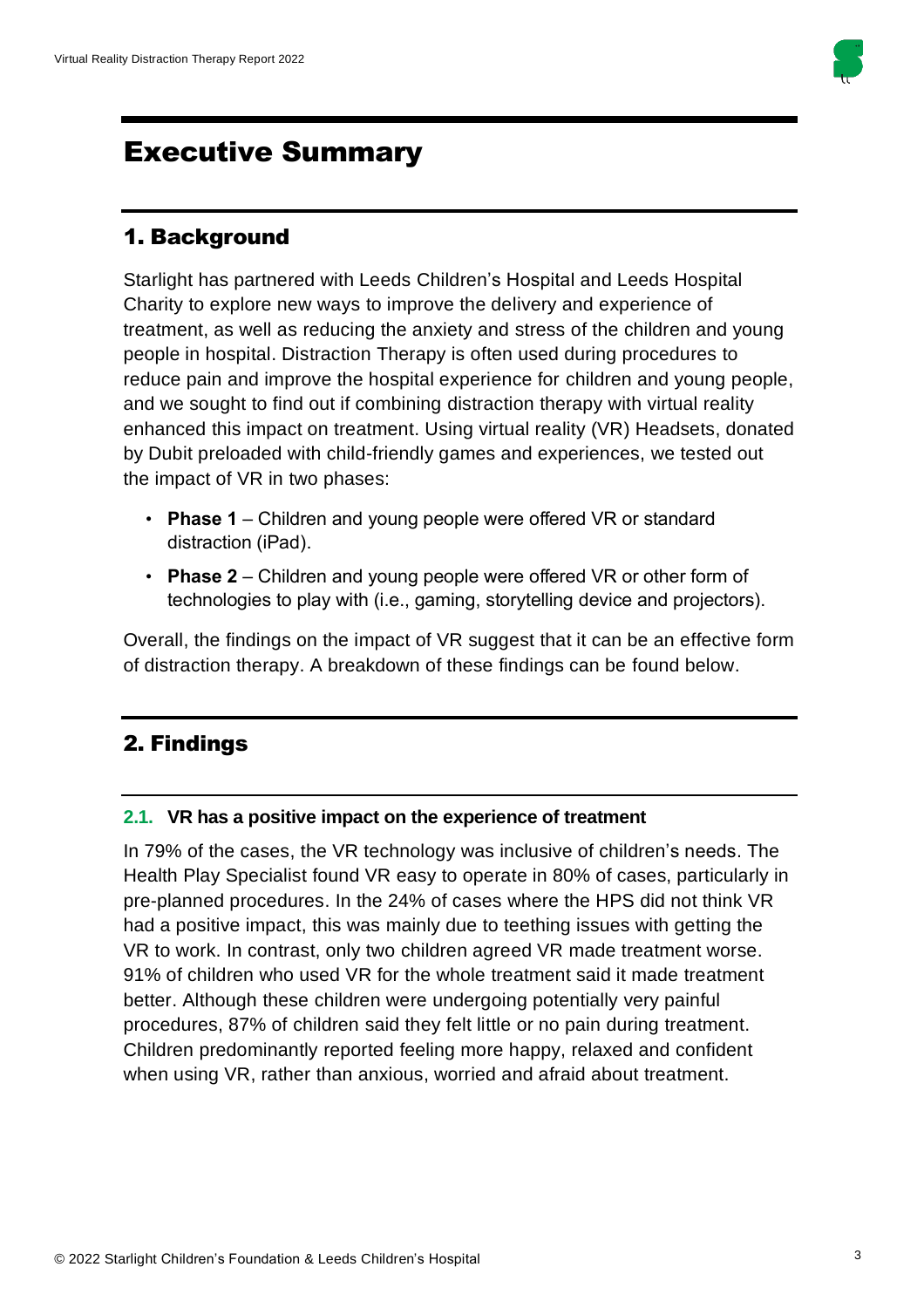

#### **2.2. VR is an effective form of distraction in treatment**

When given the choice of what to play with during treatment, 95% of children picked VR and 92% of these found it easy to use. When children were asked to elaborate on the impact of VR, the majority of children that responded said it was distracting. Of those children who used VR for the whole treatment, 81% said they would like to use it again.

#### **2.3. It is important to have a trained health play specialist delivering the VR as part of the treatment**



We believe most of the success of this study can be attributed to having a Health Play Specialist delivering the VR and conducting the action research. 81% of children who were referred, took part in the study. Furthermore, over 70% of children also took part in the follow-up survey. We would not have been able to have such high uptake, low attrition rates and such high satisfaction rates if it wasn't for having a Play Specialist. We also would not have been able to capture the richness in data that we captured by having a Play Specialist collecting the data and insight.

For the implementation of VR to be a success, it needs to be delivered by a trained health play professional.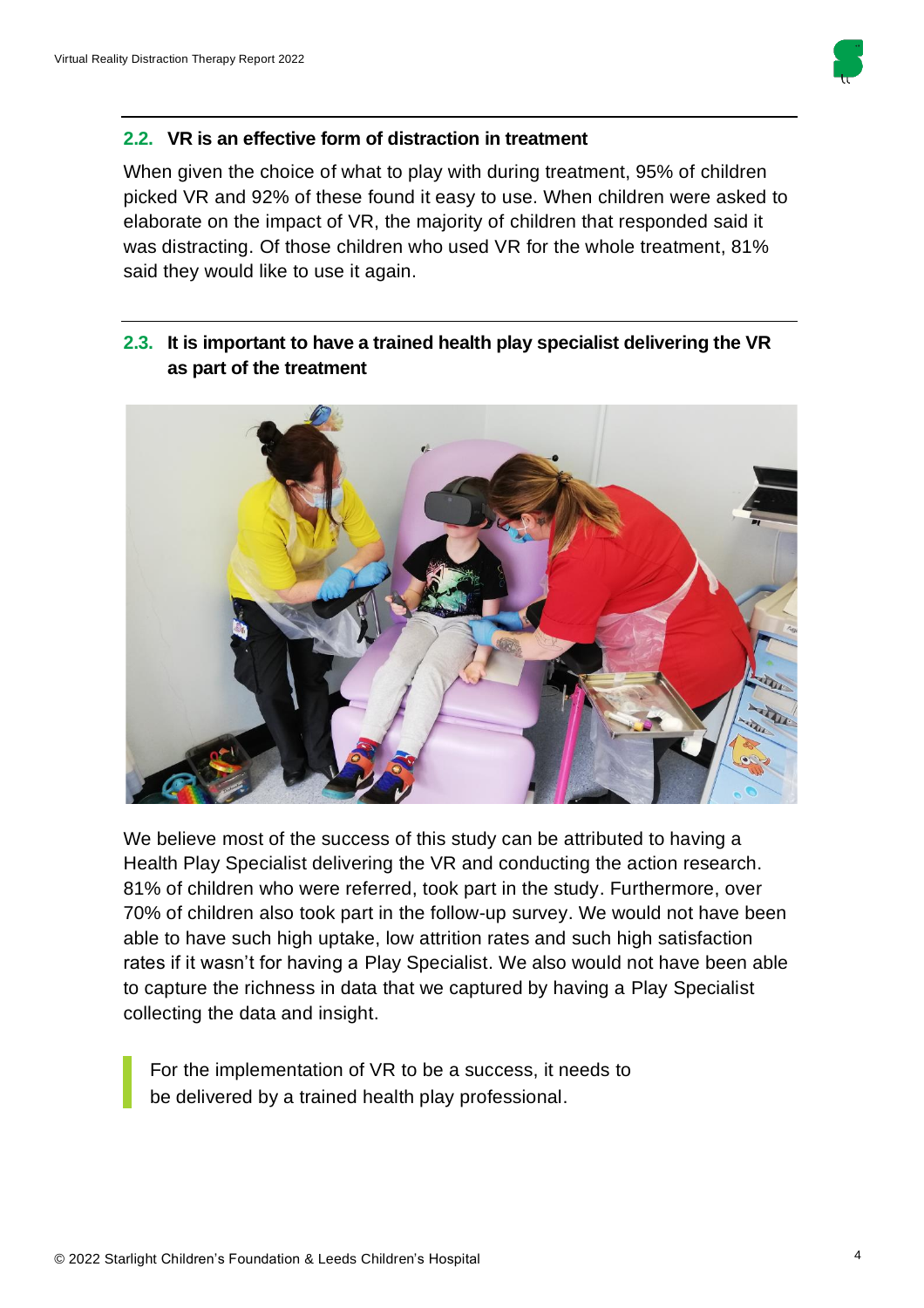

#### **2.4. This is the first study of its size and kind in the UK**

110 children took part in this study indicating it is one of the largest studies in the UK on the use of VR in play in hospital. This piece of action research is also one of very few studies conducted by a Health Play Specialist.

#### **2.5. The efficiencies made by using VR suggest this could have economic value to the NHS's use of resources**

For children and young people (CYP) using VR for the whole of their treatment, on average treatment was completed in under eight minutes and in most cases, it only took one attempt to deliver that treatment. This overall average (median) is lower when compared to the other groups in this study. Within this study we have been able to gather case studies that illustrate using VR can result in efficiencies in treatment which can have economic value for the NHS, or in this particular case, Leeds Children's Hospital.

### 3. Conclusion

This study suggests that VR improves delivery of treatment and helps CYP feel less anxious and stressed in hospital. Like the findings of Leeds Beckett's REA, on the whole, children and young people had a positive experience of VR, leaving long-lasting positive memories of treatment. Emerging findings indicate that this could lead to efficiencies in the delivery of healthcare in the NHS whilst children and young people are having a more positive experience of treatment. The study also underlines the importance of Health Play Specialists, and their integral role in the delivery of VR interventions.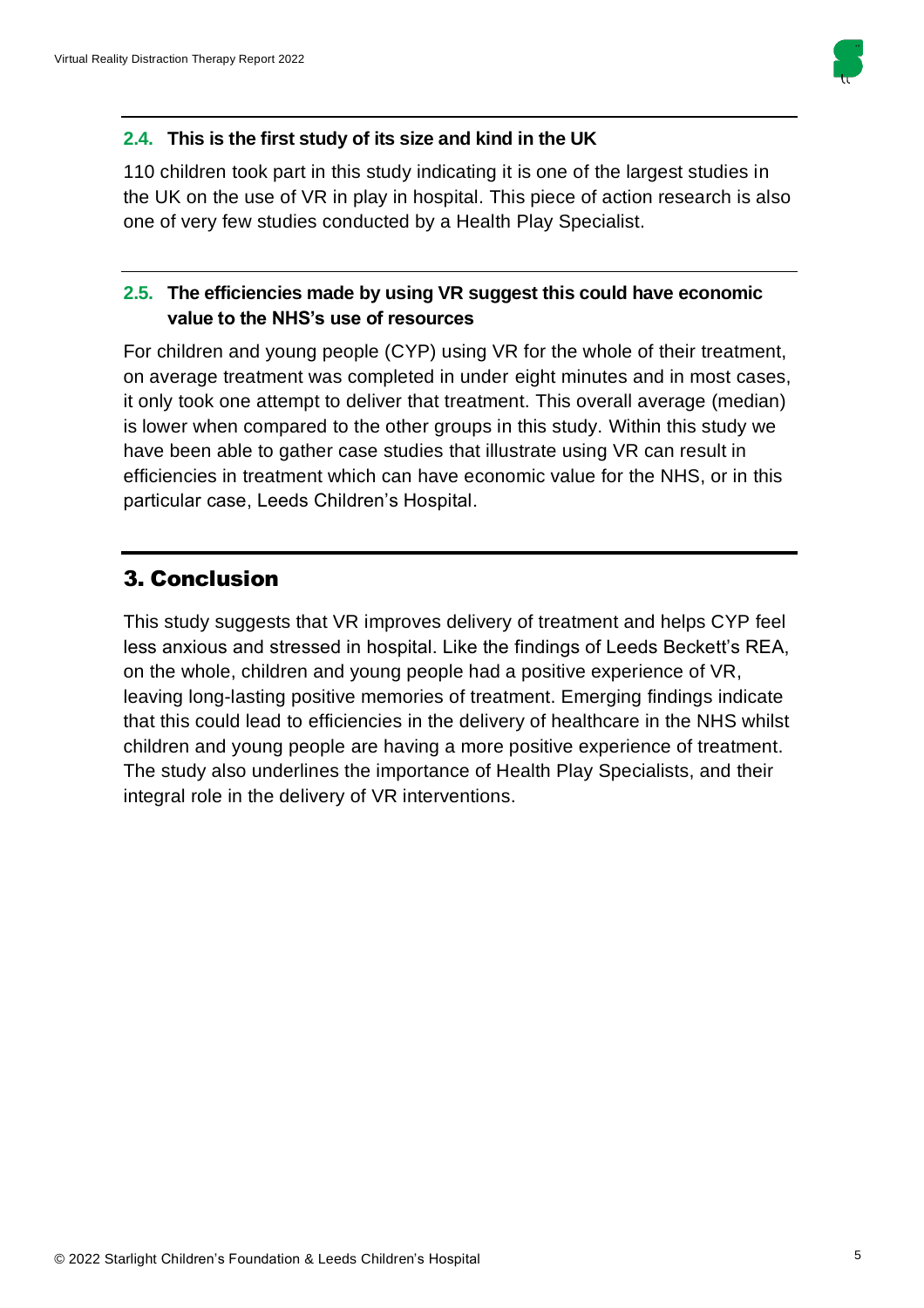

# 1. Background

For many children and young people (CYP), the experience of being in hospital and receiving treatment can be distressing and sometimes, a traumatic event. Some CYP in hospital will have certain conditions that will require them to attend hospital on a regular basis, and this can have a further long-term impact on their mental health and wellbeing. Studies such as Brown and Patte (2013) found that the most important function of play in hospital context is its ability to distract CYP from their fears and anxieties. Play can be integral to the socialisation of CYP, enabling CYP to play together, to make social connections and offer social support. Studies that have explored the value of technology for play, found that it provided the opportunity for increasing the level of control and connection CYP have in hospital (Tonkin & Etchells, 2014) as well as being a great form of distraction. Tonkin and Etchells (2014) have found that new technologies have great potential in providing opportunities for CYP's play in hospital.

Prior to this research, in support of this study, Leeds Beckett University conducted a Rapid Evidence Assessment (REA) of 60 publications on the use of technology for play in hospital. The focus on the use of technology for play across the literature is largely on distraction and diversionary play. This has mainly been used in the fields of oncology, burns management and treatment, outpatient, pre-operative, and dentistry. However, the findings from these pieces of research are still inconclusive and further research is needed to strengthen our understanding of the impact of Virtual Reality (VR).

Starlight has partnered with Leeds Children's Hospital to explore new ways to make hospital treatment safer, and less stressful for CYP. Distraction Therapy is often used during procedures to reduce pain and improve the hospital experience for CYP. We know from Leeds Beckett's REA, that VR can have the following impacts:

- Better experience and delivery of treatment
- Reduces the feeling of pain
- CYP cope better with treatment
- Reduces anxiety, stress, distress and isolation
- It reduces need for sedation and analgesia
- It improves emotional wellbeing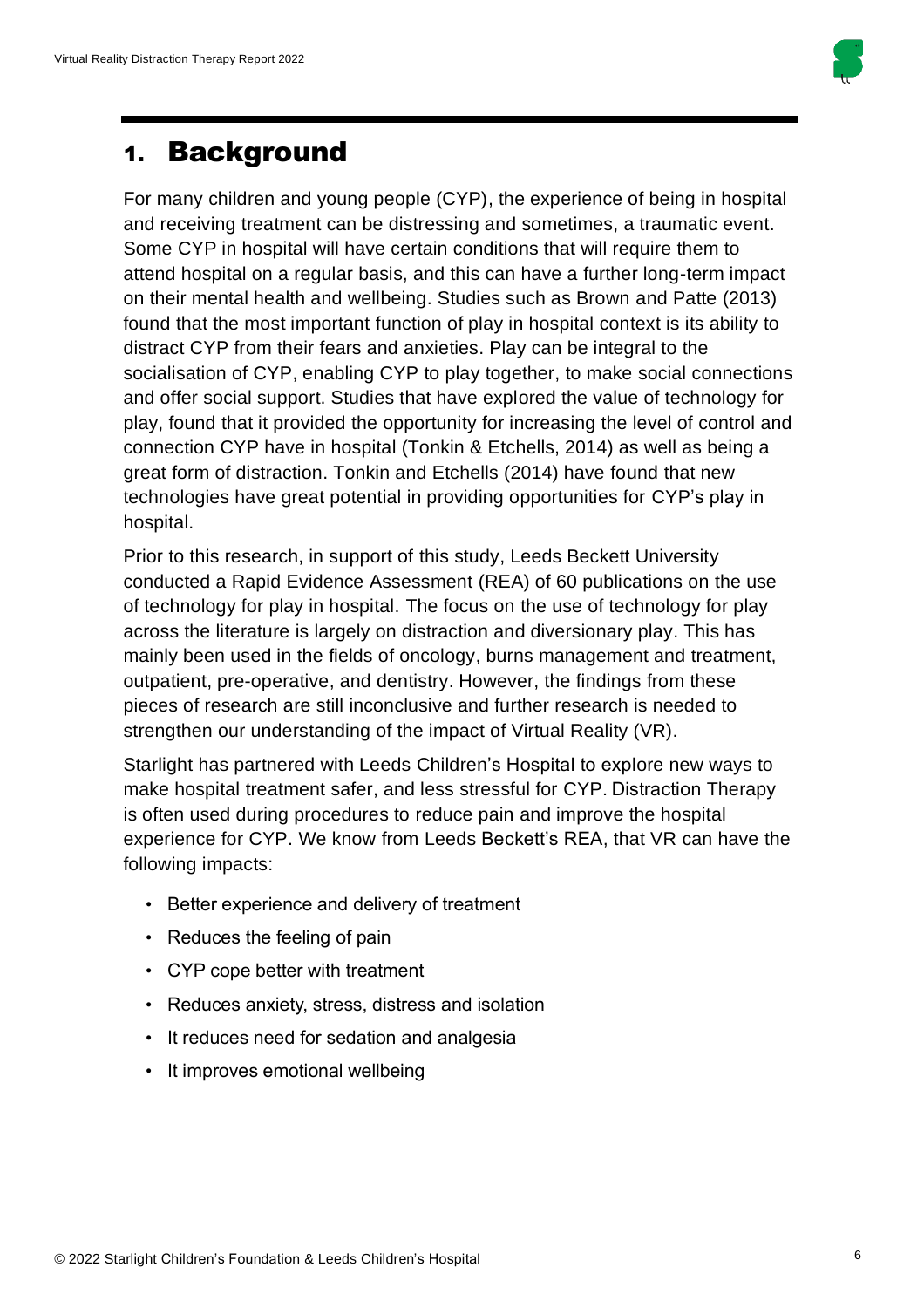

In a bid to improve the delivery and experience of CYP receiving invasive treatment in hospital, in order to improve safety of the delivery of treatment as well as improve the wellbeing of CYP, this study aims to add to the literature in this area and build a stronger understanding of VR in these settings. The aim of this project is to assess the impact of 'Virtual Reality Distraction Therapy' (VRDT), compared to standard distraction and other technologies, digital story telling devices (e.g. Toniebox), gaming bundles and projectors, on CYP receiving different types of invasive hospital treatment. By providing an option for CYP to make use of technology during invasive treatment, we hope to understand whether it improves the delivery and experience of treatment, as well as reducing the anxiety and stress of CYP.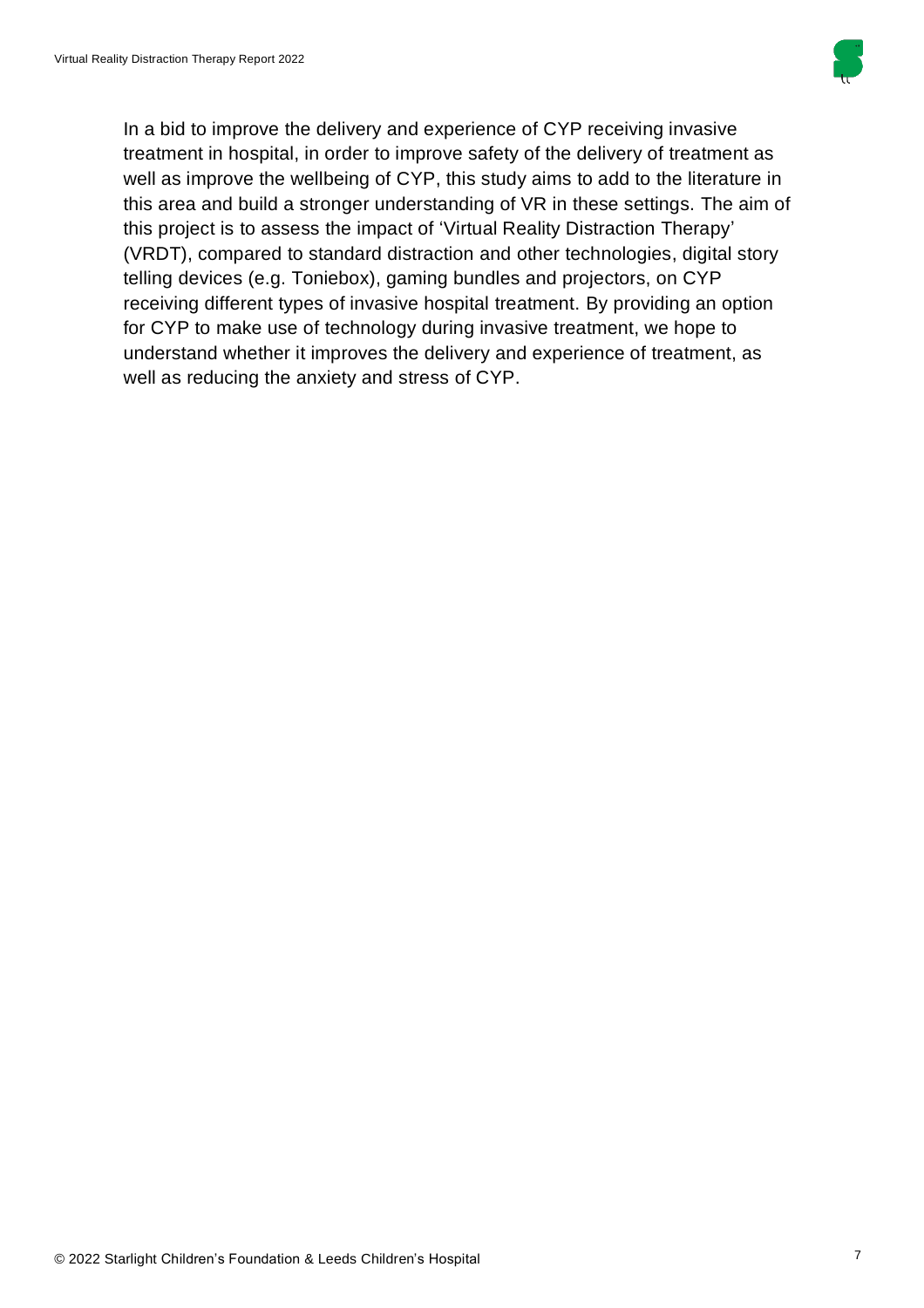

# 1.1. Key Objectives

This study has nine key objectives:

|   | Objective What we sought to find out                                          |
|---|-------------------------------------------------------------------------------|
| 1 | Levels of uptake and engagement with VR, including how easy it<br>was to use  |
| 2 | How well VR worked in different medical settings                              |
| 3 | Impact of VR on delivery of treatment                                         |
| 4 | Impact of VR on length of stay in hospital and need for<br>sedation/analgesia |
| 5 | Impact of VR on the experience of treatment                                   |
| 6 | How VR compared with other forms of distraction                               |
| 7 | Impact of VR on wellbeing                                                     |
| 8 | Impact of VR on perception of pain                                            |
| 9 | Whether Starlight and Leeds Children's Hospital should invest in<br>VR.       |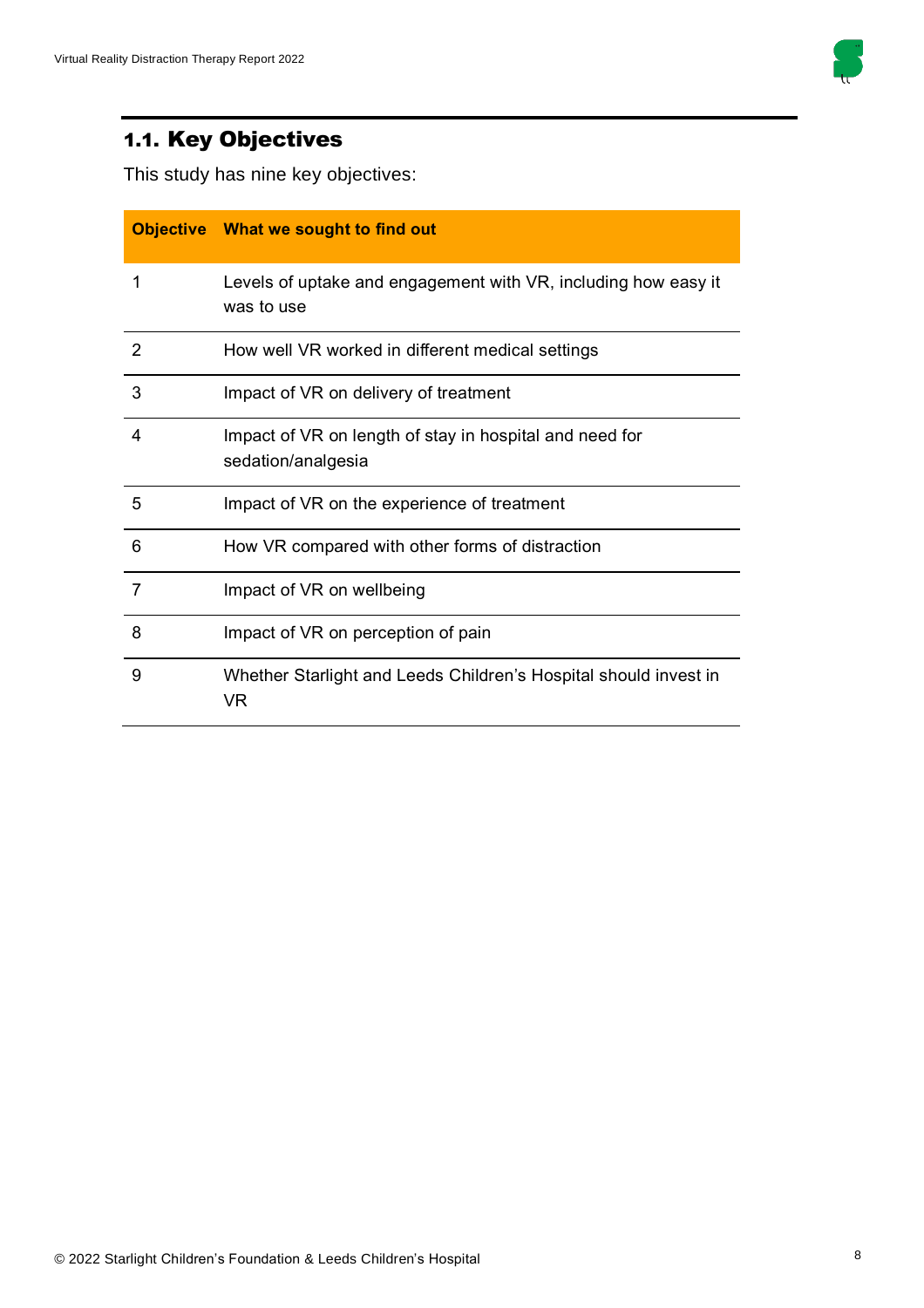

### 1.2. Methodology

During the period October to December 2021 (Phase 1), 8-18 year-olds attending Leeds Children's Hospital were offered the choice of watching a video through VR headsets, during the procedure, or to receive standard distraction (which may involve a book, or video on a tablet). These headsets were donated by Dubit and were preloaded with child-friendly games and experiences. Sixtynine CYP undergoing a range of treatments have taken part in this study. Below is a breakdown of the participants.

Between January to March 2022 (Phase 2), 41 CYP aged 8-18 years attending Leeds Children's Hospital were offered the choice of watching a video or playing a game through VR goggles during the procedure, or to receive one of the following: Nintendo Gaming Device, Toniebox Story Telling Device, Light Projector or Film Projector.

CYP were asked to fill out a data collection form before and after the procedure on how easy it was to use, how their experience of VR and treatment was, and the impact it had on their wellbeing and experience of pain. A Health Play Specialist (HPS), seconded to this study to conduct the research, also filled out a form with her observations. All data has then been analysed by researchers at Starlight and Leeds Children's Hospital.

Sitting alongside this study, Leeds Beckett University (Long and Everett, 2021; forthcoming) conducted a Rapid Evidence Assessment (REA) of the literature on the use of technology for play in hospital. An overview of the methods of the REA can be found in Appendix 1.

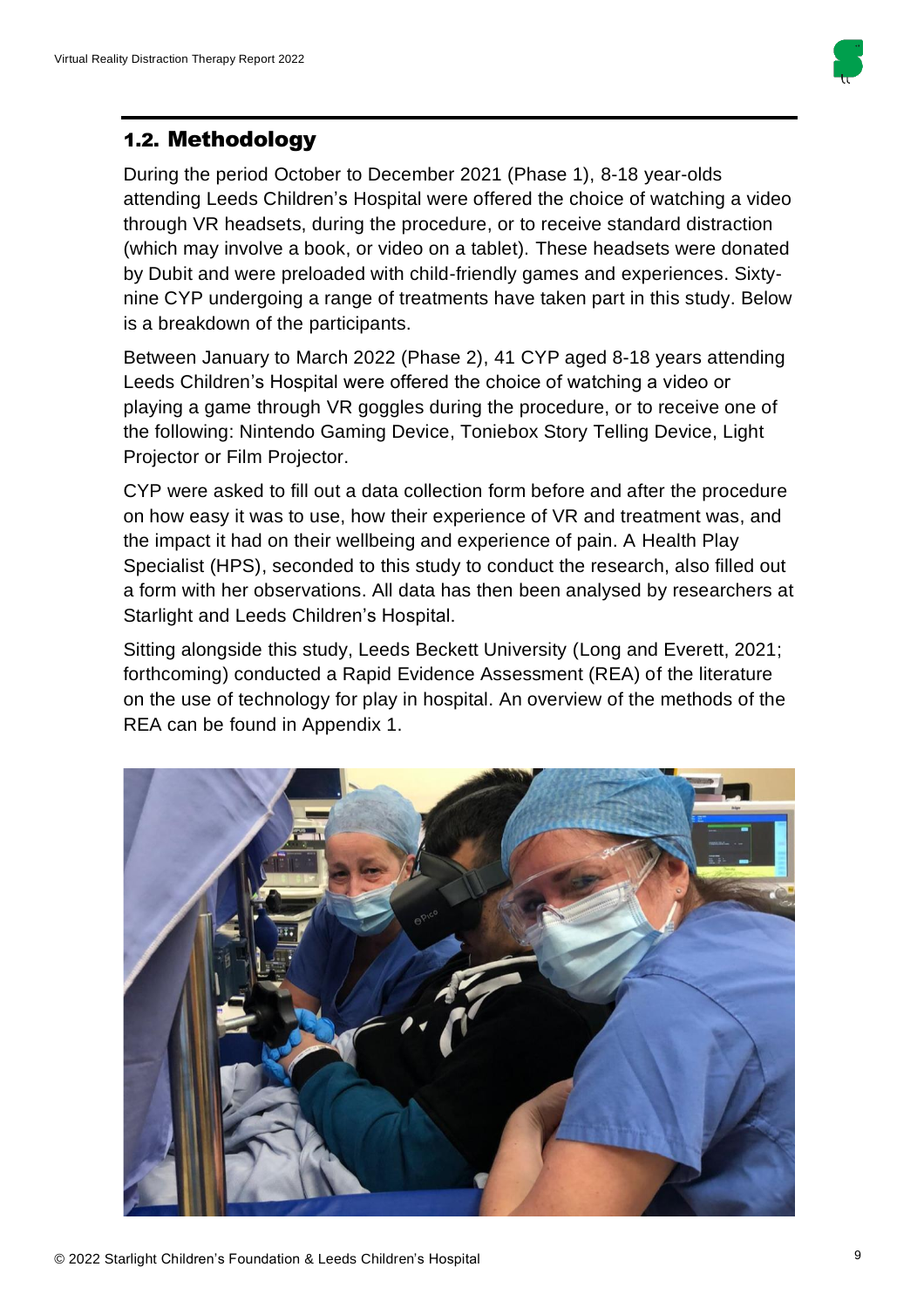

# 2. Findings

Overall, our study has found that VRDT does improve the delivery and experience of CYP receiving invasive treatment in hospital. We set out with nine key objectives. Having completed our research, we were able to map out our results against each of the objectives:

|                | <b>Objective</b> What we sought to find out                                      | <b>Results</b>                                                                                                                                                                                                                                             |
|----------------|----------------------------------------------------------------------------------|------------------------------------------------------------------------------------------------------------------------------------------------------------------------------------------------------------------------------------------------------------|
| 1              | Levels of uptake and<br>engagement with VR, including<br>how easy it was to use  | There was a high level of uptake and<br>engagement with VR. Both CYP and<br>health professionals found it easy to use.                                                                                                                                     |
| $\overline{2}$ | How well VR worked in different<br>medical settings                              | We tested VR in 13 different types of<br>treatment.                                                                                                                                                                                                        |
|                |                                                                                  | Health professionals were able to<br>integrate VR into most procedures with<br>the support of a HPS.                                                                                                                                                       |
| 3              | Impact of VR on delivery of<br>treatment                                         | VR improved the delivery of treatment<br>making it easier for health practitioners to<br>administer treatment in fewer attempts<br>and less time whilst CYP were happily<br>distracted.                                                                    |
| 4              | Impact of VR on length of stay<br>in hospital and need for<br>sedation/analgesia | Although all the procedures being<br>undertaken, in theory, could involve<br>anaesthetic or sedation, this was only<br>administered in under half of treatments<br>using VR. In some cases, VR actively<br>negated the need for sedation and<br>analgesia. |
| 5              | Impact of VR on the experience<br>of treatment                                   | The majority of CYP felt that VR made the<br>experience of treatment better, even when<br>we followed up a few weeks after<br>treatment.                                                                                                                   |
| 6              | How VR compared with other<br>forms of distraction                               | VR was the most popular form of<br>distraction in this study.                                                                                                                                                                                              |
|                |                                                                                  | Although we had a very limited<br>comparison group, most CYP opted to use<br>VR and seemed to have a better<br>experience than those who did not use VR<br>or only used it for some of the time.                                                           |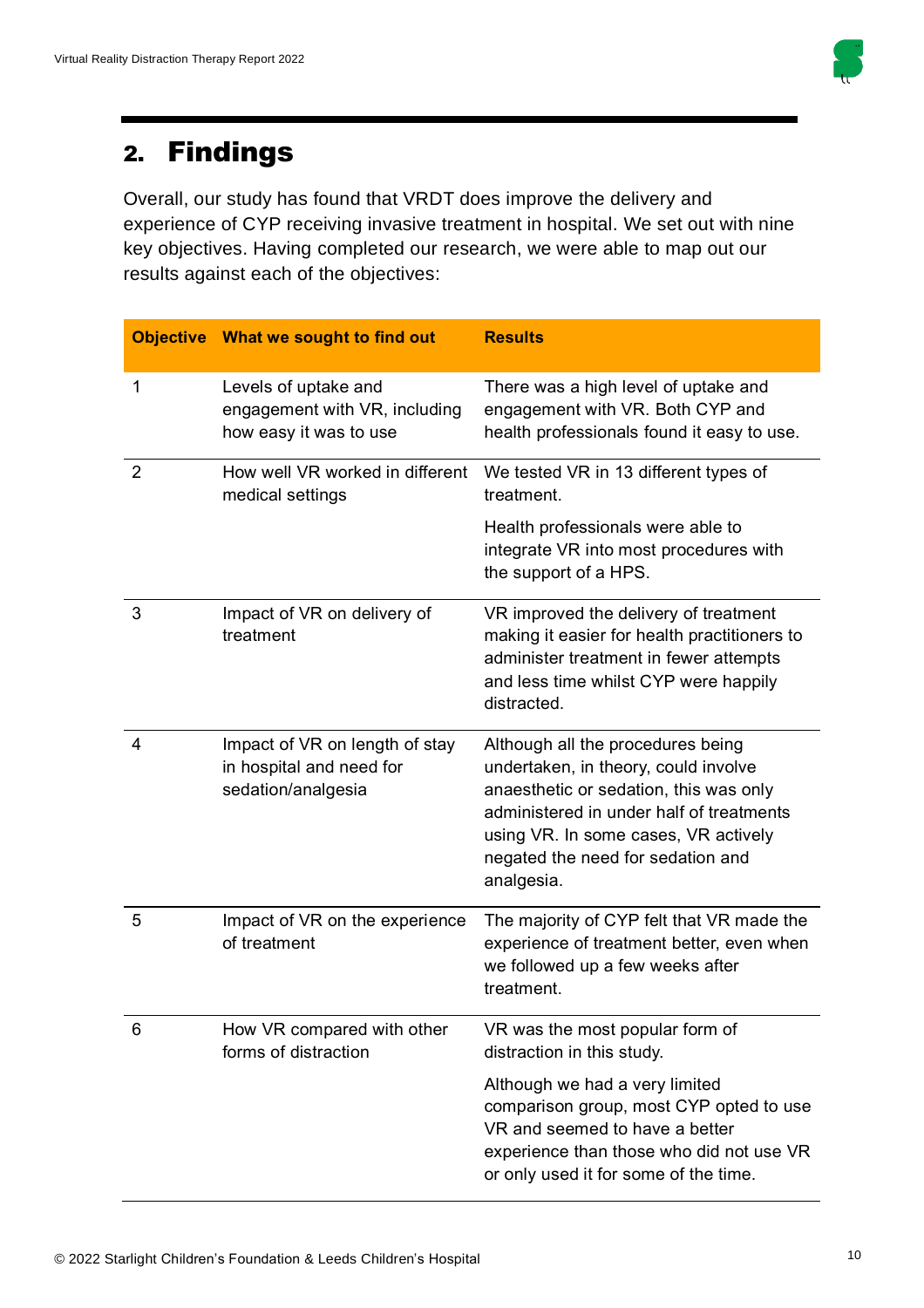

|   | Impact of VR on wellbeing                                                 | VR seemed to have a positive impact on<br>wellbeing, as the majority of CYP using it<br>talked about feeling happy, confident and<br>relaxed, and in the follow up continued to<br>have those positive memories of<br>treatment. |
|---|---------------------------------------------------------------------------|----------------------------------------------------------------------------------------------------------------------------------------------------------------------------------------------------------------------------------|
| 8 | Impact of VR on perception of<br>pain                                     | Most CYP using VR said they felt little or<br>no pain during treatment, and that<br>perception continued weeks after leaving<br>treatment.                                                                                       |
| 9 | Whether Starlight and Leeds<br>Children's Hospital should<br>invest in VR | As a result of our findings, both Starlight<br>and Leeds Children's Hospital feel that we<br>should invest in rolling out and testing VR<br>in hospital treatment even further.                                                  |

Table 1: Showing what this study found against each of the nine study objectives

These results have led us to four main findings which are detailed in the following sections.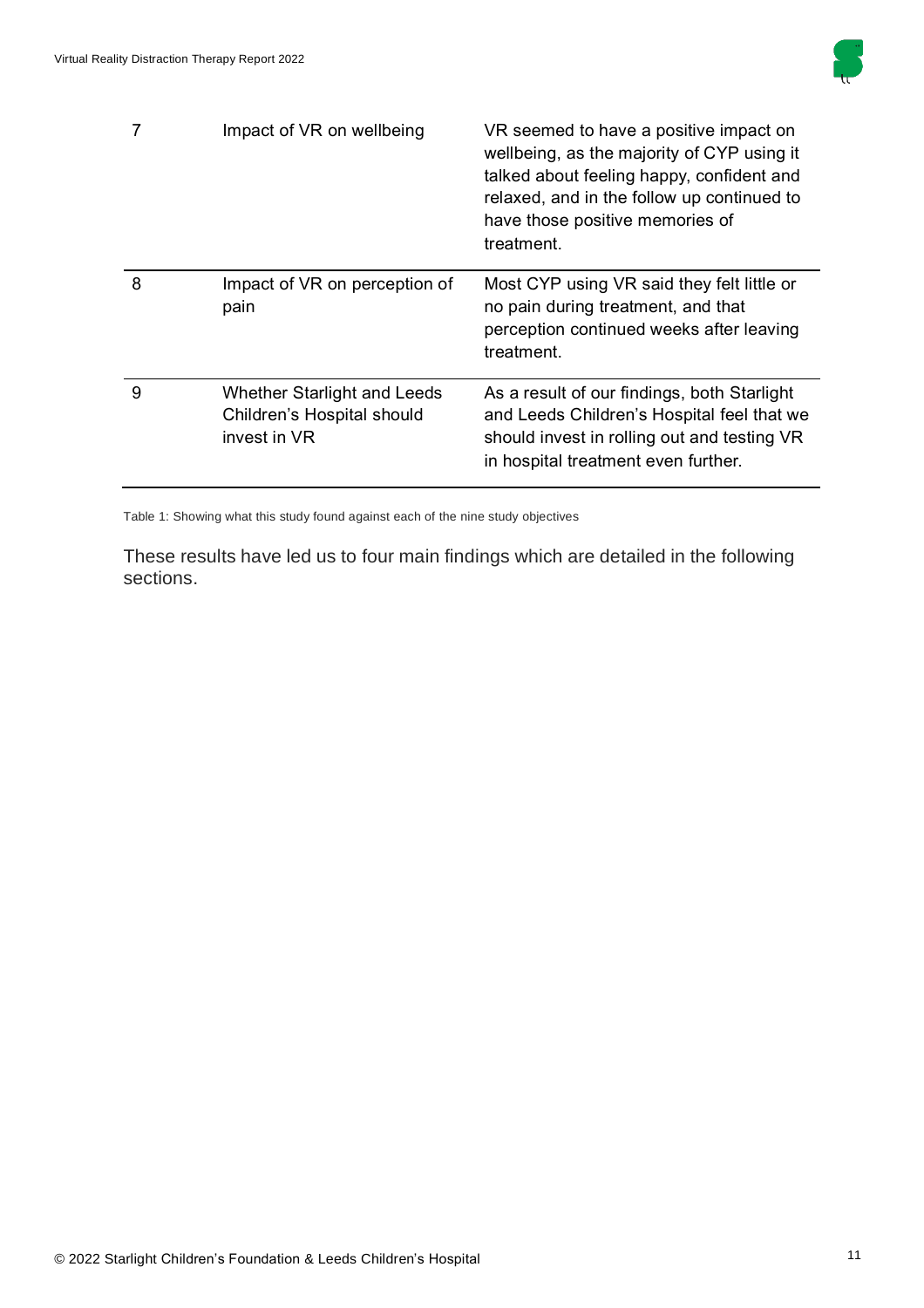

### 2.1. VR has a positive impact on the experience of treatment

On the whole, CYP reported that they had more fun using VR, stating that it took their mind off what was happening and that they were distracted from the procedure. Furthermore, the HPS was able to incorporate it into most treatments.

### **2.1.1. In 79% of the cases, VR was inclusive of most children and young people's needs**

In most cases, the HPS found that VR was inclusive of the CYP's needs. Only two young people were not able to use it, because they opted for a type of sedation that did not allow them to use the goggles, and one opted not to use it and preferred to observe the treatment.

**ff** Unfortunately, it didn't work. I normally use an Entonox mask and could<br>not use this with the VB headeet as it didn't fit with it. If Leauld have used not use this with the VR headset as it didn't fit with it. If I could have used both I think the VR might have helped but I had to take it off and go back to the Entonox."

Some of neurodiverse CYP had difficulty in using the VR, and in some cases, CYP were not able to get the positioning right in the treatment with the headset (e.g., having a lumbar puncture). However, this happened in only a small number of cases.

# **2.1.2. The Health Play Specialist also found VR easy to operate in 80% of cases, particularly in pre-planned procedures**

Having a Specialist delivering VR, worked really well in hospital settings where CYP were having a planned procedure e.g., cannulation on admission for routine IV infusions, blood tests, dress changes, etc. Health professionals working in these areas were able to refer CYP for VR in advance. In cases where procedures were less proactive and delivered as and when necessary, these were not so easily scheduled in, as they were hard to reach at short notice.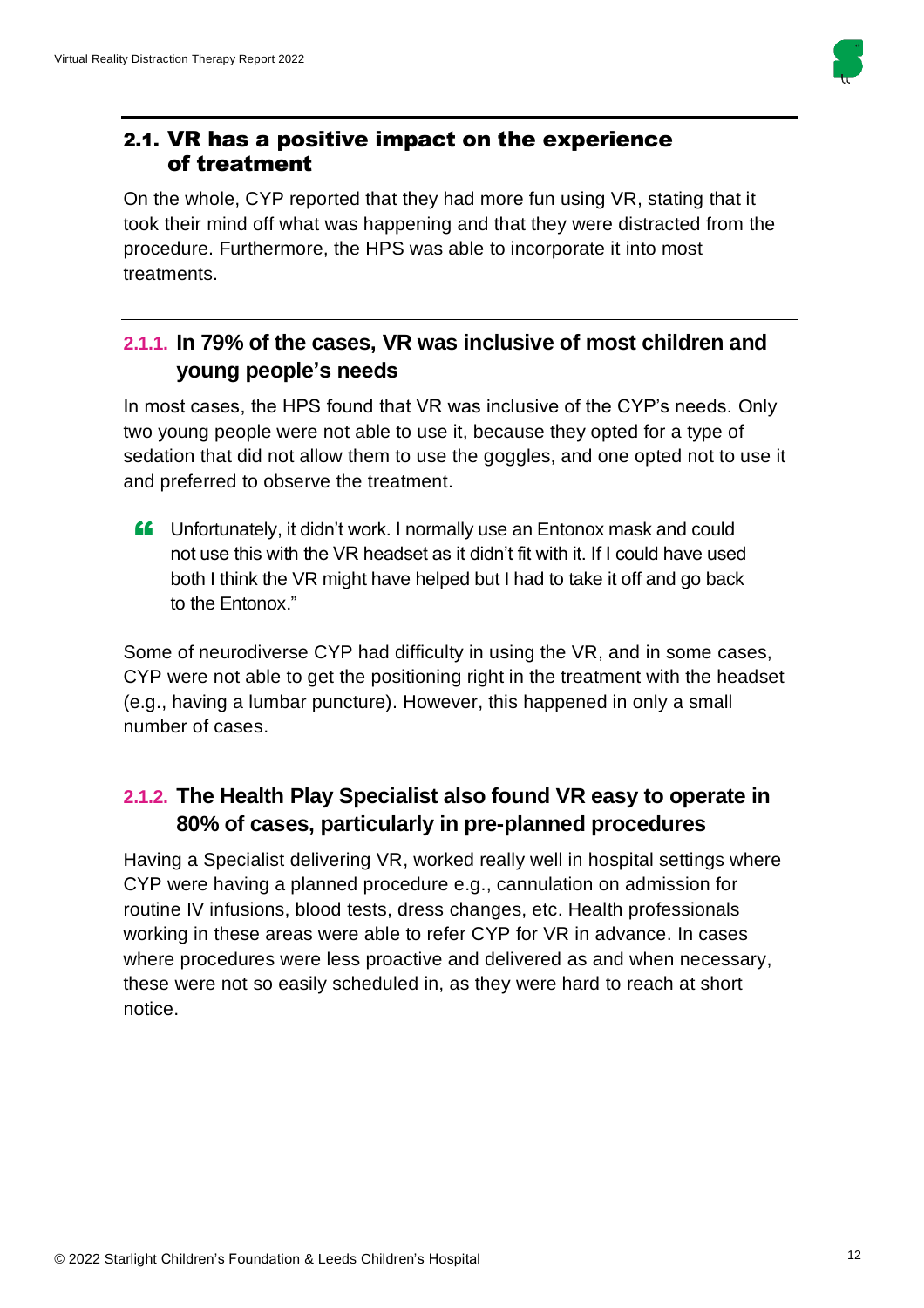

## **2.1.3. In 24% of cases the Health Play Specialist did not think VR had a positive impact, this was mainly due to teething issues with getting the VR to work.**

The headset we used for the study did present some problems with the set-up as it did not have a screen mirroring function. The patient had to be able to navigate between different games, otherwise the headset would need to be removed for the HPS to set it up for them. There are headsets which can be controlled by the HPS from a tablet. We would consider using those in future to cancel out these usability issues.

### **2.1.4. In contrast, only two children and young people agreed VR made treatment worse**

The majority of CYP found that the VR headsets did not make treatment worse. Six CYP who had only used VR for some of the time selected 'neutral' when asked if VR made treatment worse. The five CYP who used other forms of distraction, disagreed that the distraction made it worse.



#### **Did VR/other distraction make treatment worse?**

Eight experienced side effects. One child reported having a headache and seven experienced some dizziness during or after use:

" It was good and fun. It distracted me very well, although after I felt lightheaded. It was stingy a little bit, but it wasn't that bad."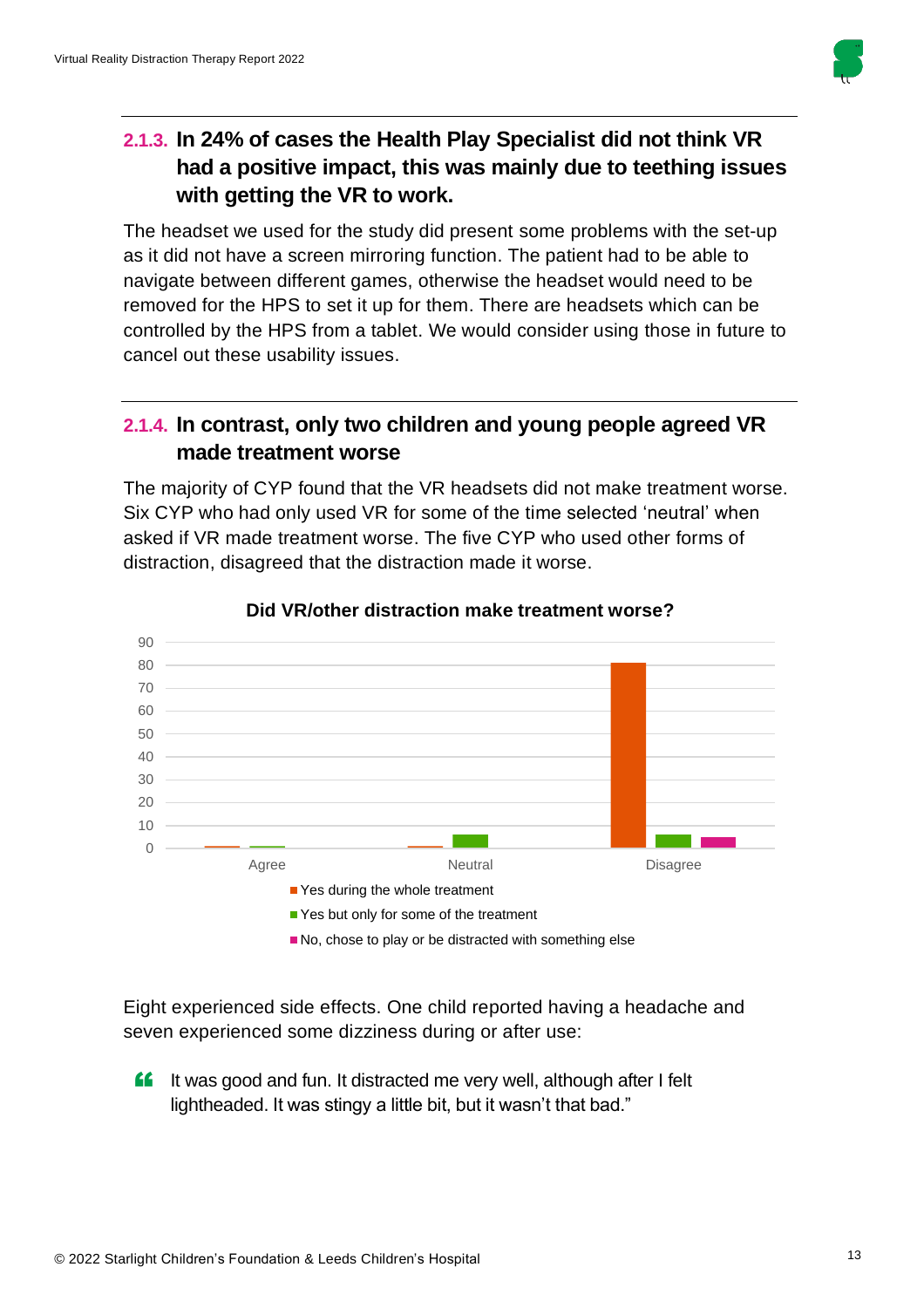

However, in most cases the side effects wore off in under 10 minutes, and in one case it took between 10-12 minutes to wear off. Some CYP also mentioned that they did not like the fact that they were not able to see what was going on with their treatment.

ff I didn't like it because I was unaware of what was going on.

### **2.1.5. 91% of children and young people who used VR for the whole treatment said it made treatment better.**

When we asked CYP to comment on their experience of using VR, many fed back that it improved their treatment.

**ff** It hurt when the needle went in but didn't last long at all.

Some CYP talked about how using VR completely transformed their experience of treatment for the better because it took their attention away from treatment and focussed it on the VR. This was particularly the case for CYP who had that treatment before.

When we followed up a few weeks later with the CYP that had used VR, of the 72 who responded to the survey, 64% felt that their treatment had gone very well and 22% said it went well, meaning that their experience of using VR during treatment left them with positive memories of the experience.

**fo** I loved it. It was great, I didn't<br>think about what I was having think about what I was having done. I liked the chosen distraction."

# **2.1.6. Although children and young people were undergoing potentially very painful procedures, 87% of children and young people felt little or no pain when using VR.**

The procedures in which we tested the VR can be potentially very painful procedures. Although, in all cases, VR did not completely take away the perception of pain, the majority of CYP reported feeling little or no pain.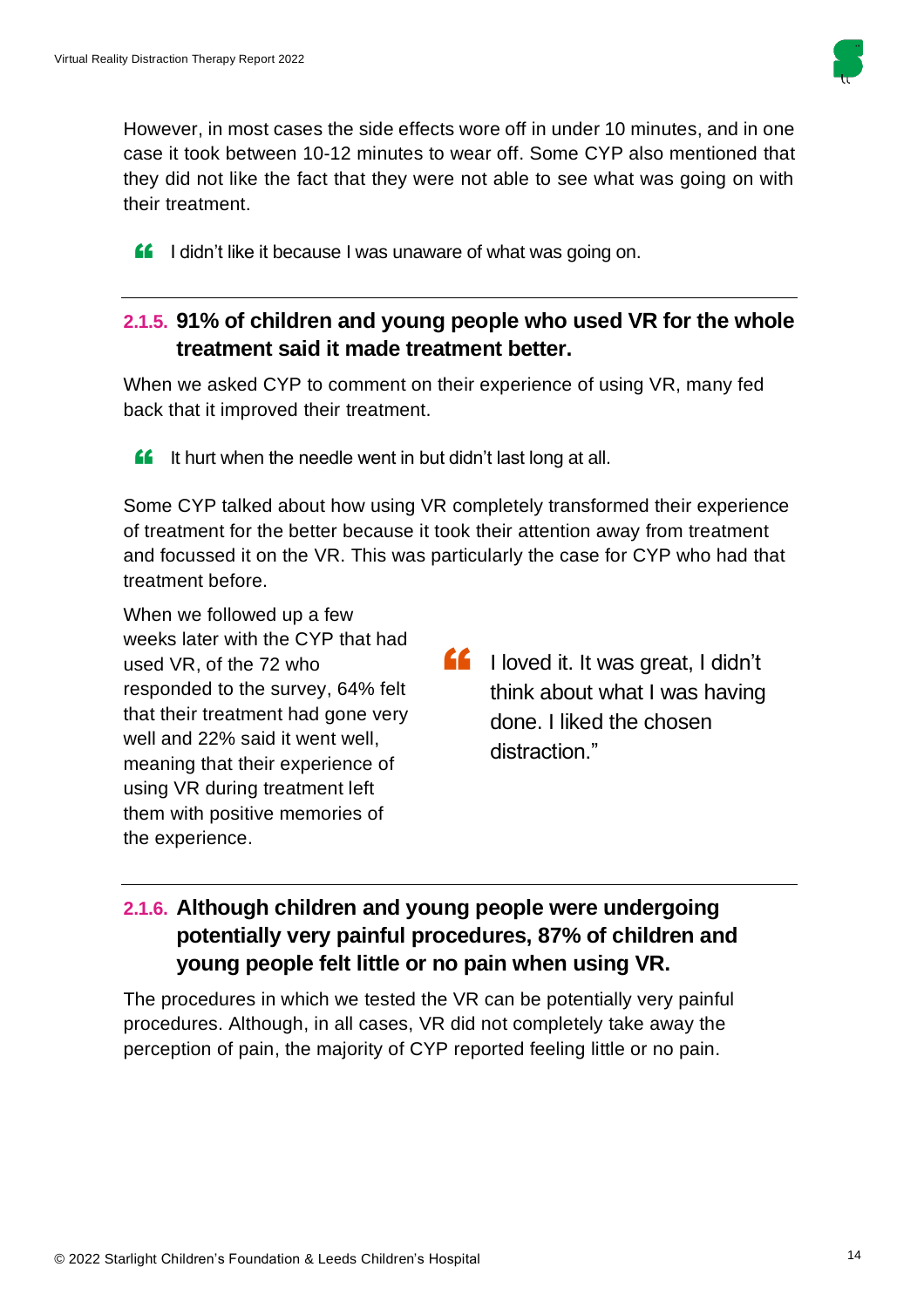



#### **Perception of Pain Before, During and After Treatment**

Only 3 reported feeling a lot of pain. If we compare the percentage of CYP that used VR for the whole time, with those who used VR for some of the time or used other distraction, proportionally more CYP felt a lot of pain when only using VR some of the time or not at all.

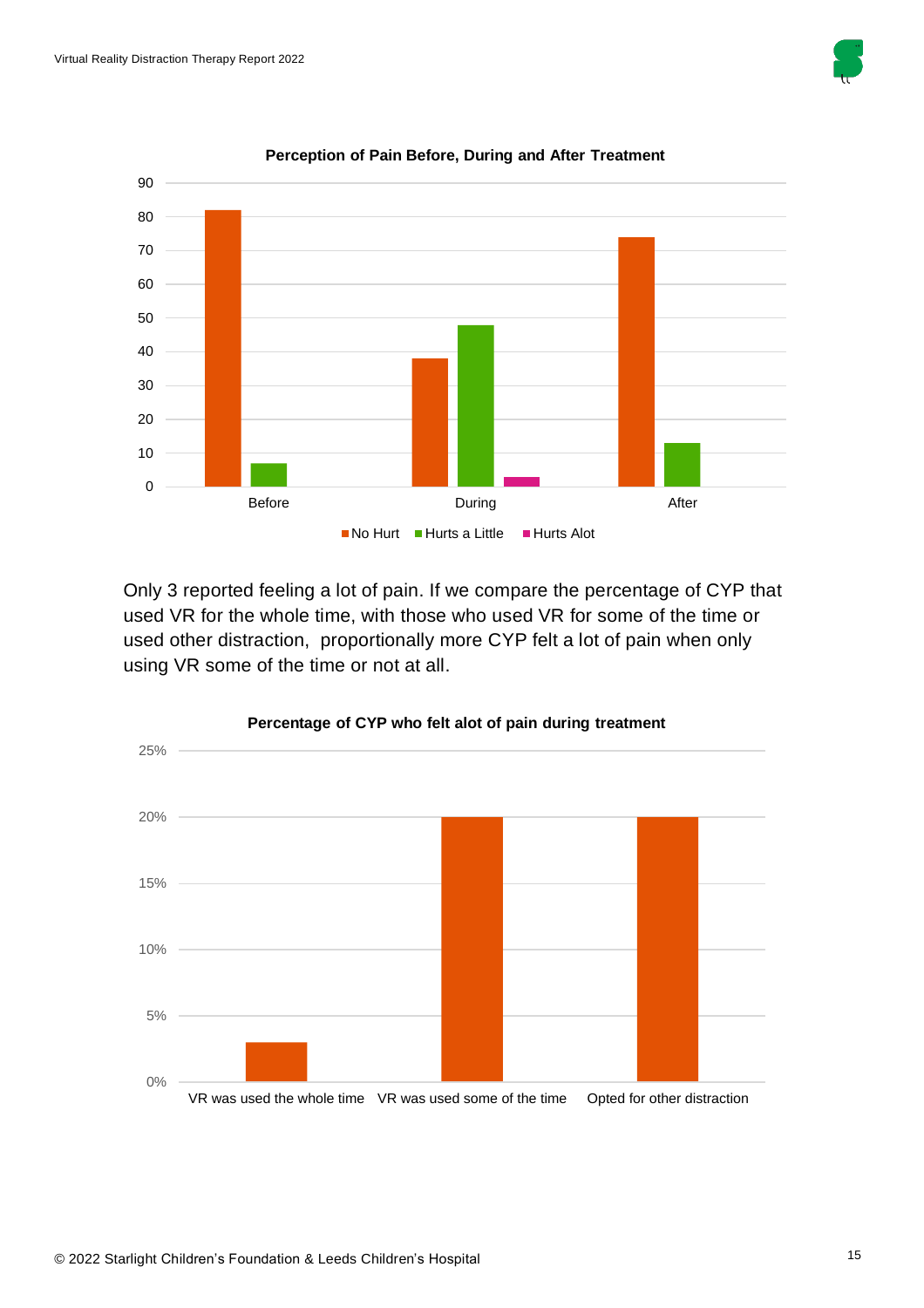

For those CYP who used VR the whole time, some CYP commented on how, by taking away the focus from the treatment and focussing on the VR, they

were less cognisant of pain even when they were aware the treatment had started.

Although VR may not take away the feeling of pain, it seems to minimise the patient's awareness of it.

A few weeks after the procedure, we asked CYP who had used VR for the whole procedure about the pain they felt during the

**f** I felt really relaxed and I felt a<br>
small pinch and then it was small pinch and then it was over. I didn't feel much pain at all. I was more focused on the VR than what was going on around me.

procedure. 46% remembered it not hurting at all, and the remaining respondents said it hurt a little. When we compared this with eight CYP who used standard distraction or VR only for some of the time who also fed back a few weeks later, two said they remember feeling no pain, five remembered feeling a little pain and one remembered it hurting a lot. Although the sample size is small for the comparative group, this indicates that CYP who used VR for the whole treatment tended to perceive feeling less pain beyond treatment.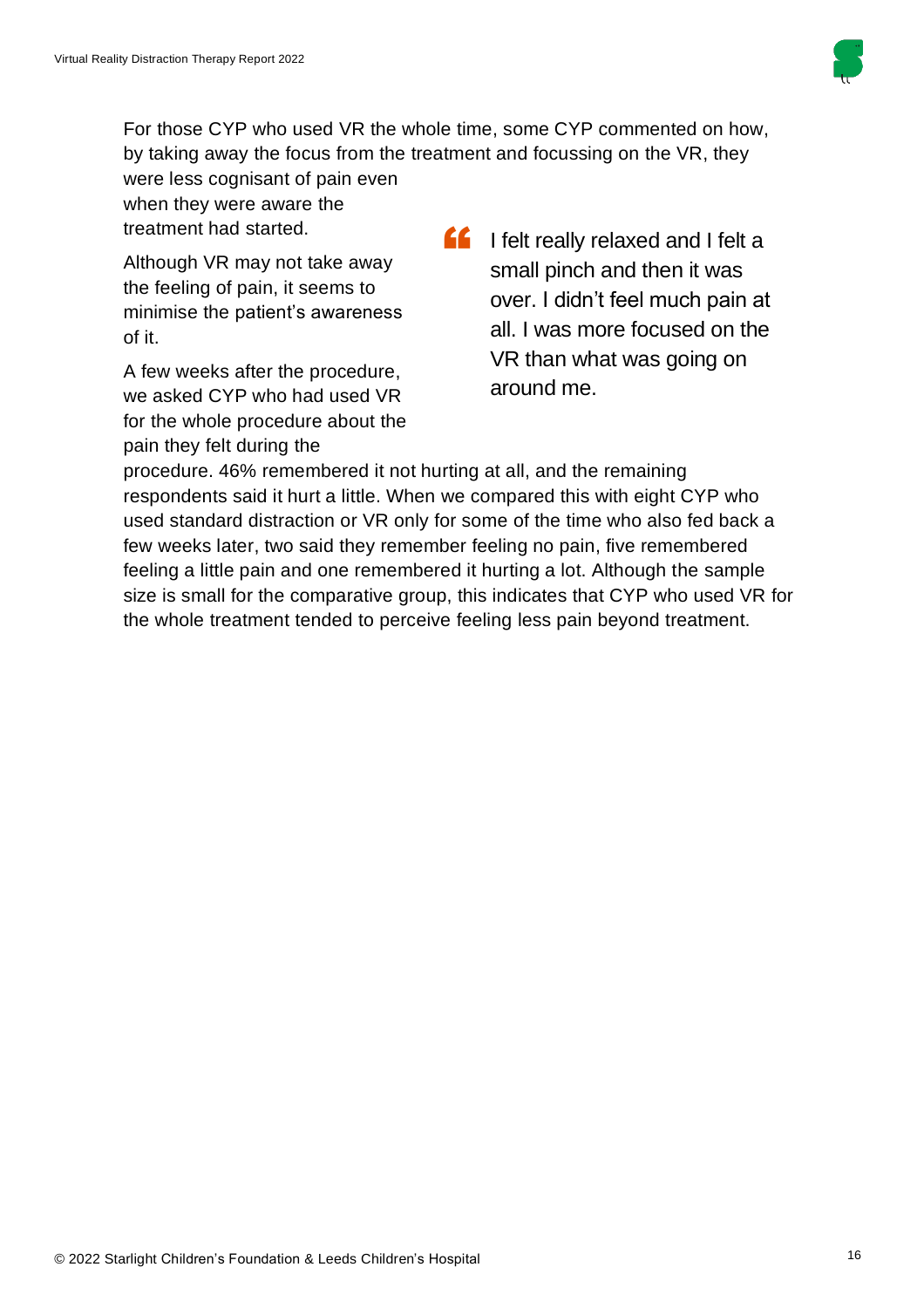

## **2.1.7. Children and young people predominantly reported feeling more happy, relaxed and confident when using VR, rather than anxious, worried and afraid about treatment.**

Most CYP fed back that they had a great time and the whole experience was really distracting and relaxing. If we look at how they were feeling before, during and after:



We found a small number of CYP (under 10 responses) who used VR throughout treatment felt worried and anxious when using VR. Often this was associated with not being able to see what was happening. However, most CYP reported uplifting feelings during treatment, such as:

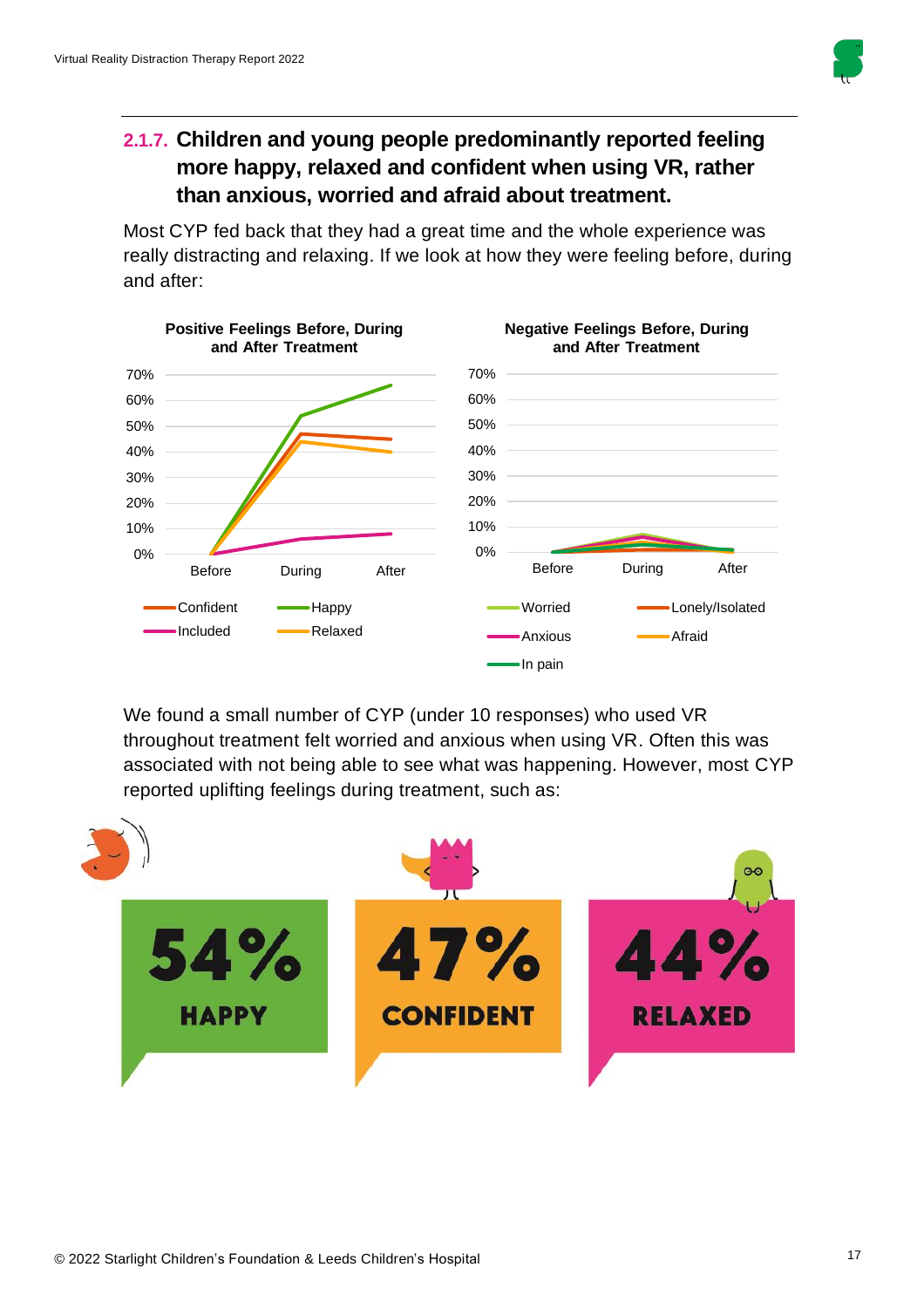

If we compare those top three emotions during treatment with CYP only using VR for some of the time (N=15), 13% reported feeling happy, 27% confident and 13% were relaxed. However, despite this being a significantly smaller sample, almost the same number of CYP in this cohort reported feeling anxious and afraid. This is exemplified in the case study below:

# Case Study 1: Dressing Change

One patient opting to use VR, was a nine-year-old who had undergone reconstructive surgery to her thumb after an accident in the kitchen. During her first dressing change at clinic, the dressing was so badly stuck that it required soaking for 20 minutes and was very distressing. When she arrived for her second appointment at clinic, the child was crying and clinging on to her dad. The nurse reassured her that this time it would be different, and that the dressing would not be stuck. However, the patient remained distressed. The HPS suggested that the child could play with the VR whilst she was having the dressing changed. The child was told that she could try the VR first and promised that the nurse would not attempt to do anything until she was ready and settled into a game or relaxation program. This helped the child to build confidence, get up onto the examination bed and put on the VR headset. After a few minutes with VR, the nurse gently told her she was going to start removing the top bandage. The child cooperated throughout, taking it one step at a time and using VR throughout. At the end of the procedure, the child said she hadn't felt a thing.

Some CYP who used VR for the whole time commented that they would usually feel quite stressed and distressed when having their treatment. By using VR, they had a very different, happier and more relaxed experience.

**"** Normally I'd be very upset, but I didn't even know they were doing it this<br>time. I wes loughing during the presedure and efter. If I know I wes time. I was laughing during the procedure and after. If I knew I was having that every time I'd be much more relaxed about coming for my treatment.

When we followed up a few weeks later, of the 72 who had used VR throughout treatment, 42% remembered being happy, 40% remembered being confident, and 44% remember being relaxed. Two CYP remember feeling worried and four feeling anxious. This suggests that VR created sustained, positive memories, beyond treatment.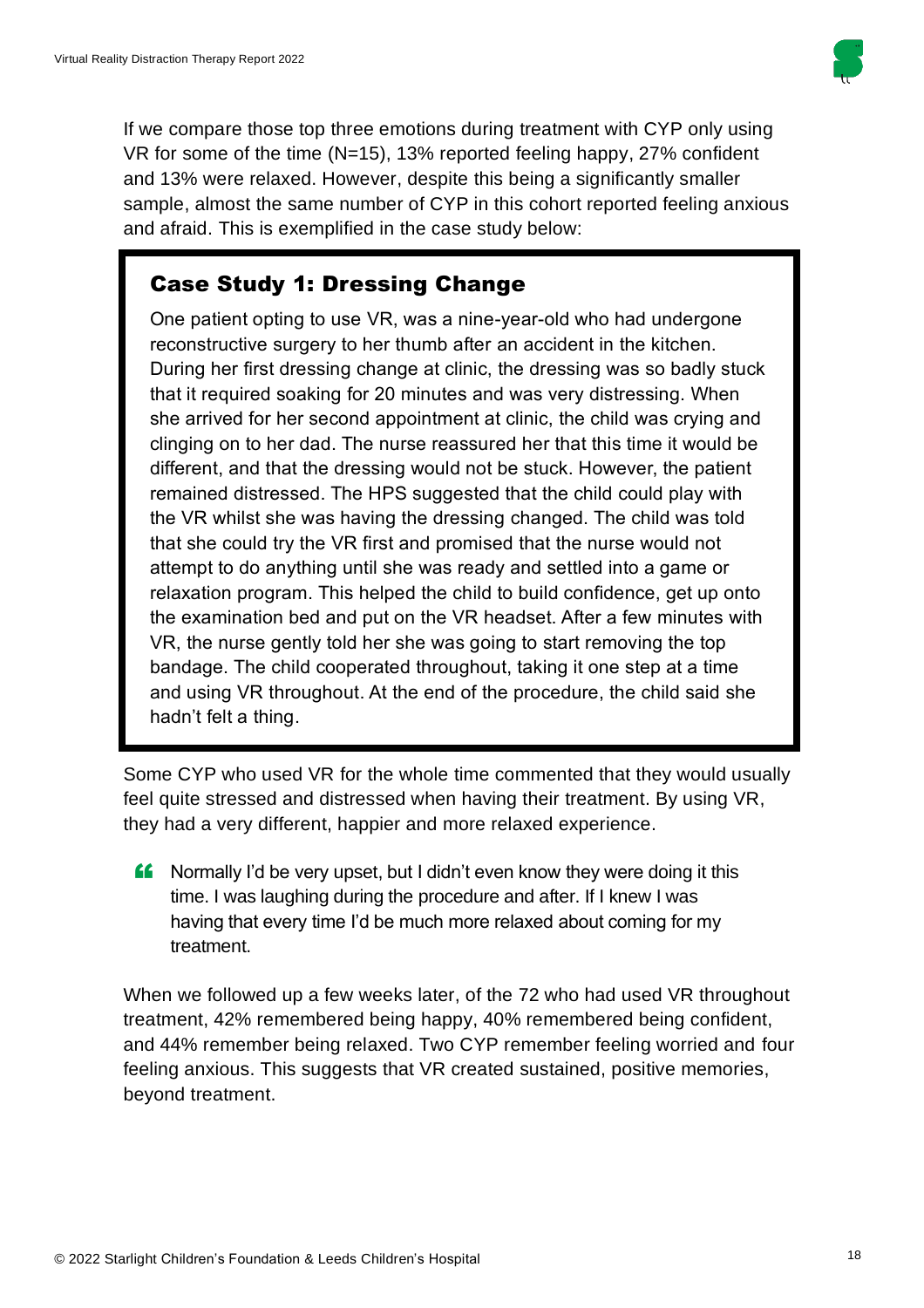

Overall, the use of VR was easily integrated into the delivery of treatment with the support of a Health Play Specialist. Although we have a limited comparison group, when we did compare the children and young people using VR for the whole treatment to the other groups taking part in this study, we noticed that those using VR throughout seem to have a better experience of treatment overall. Furthermore, when we followed up, the majority of children and young people continued having positive memories of treatment long after they left.

**ff** I would love to use it again, it really helped me. I needed showing how to set it up but then it was easy to use... was really good and exciting.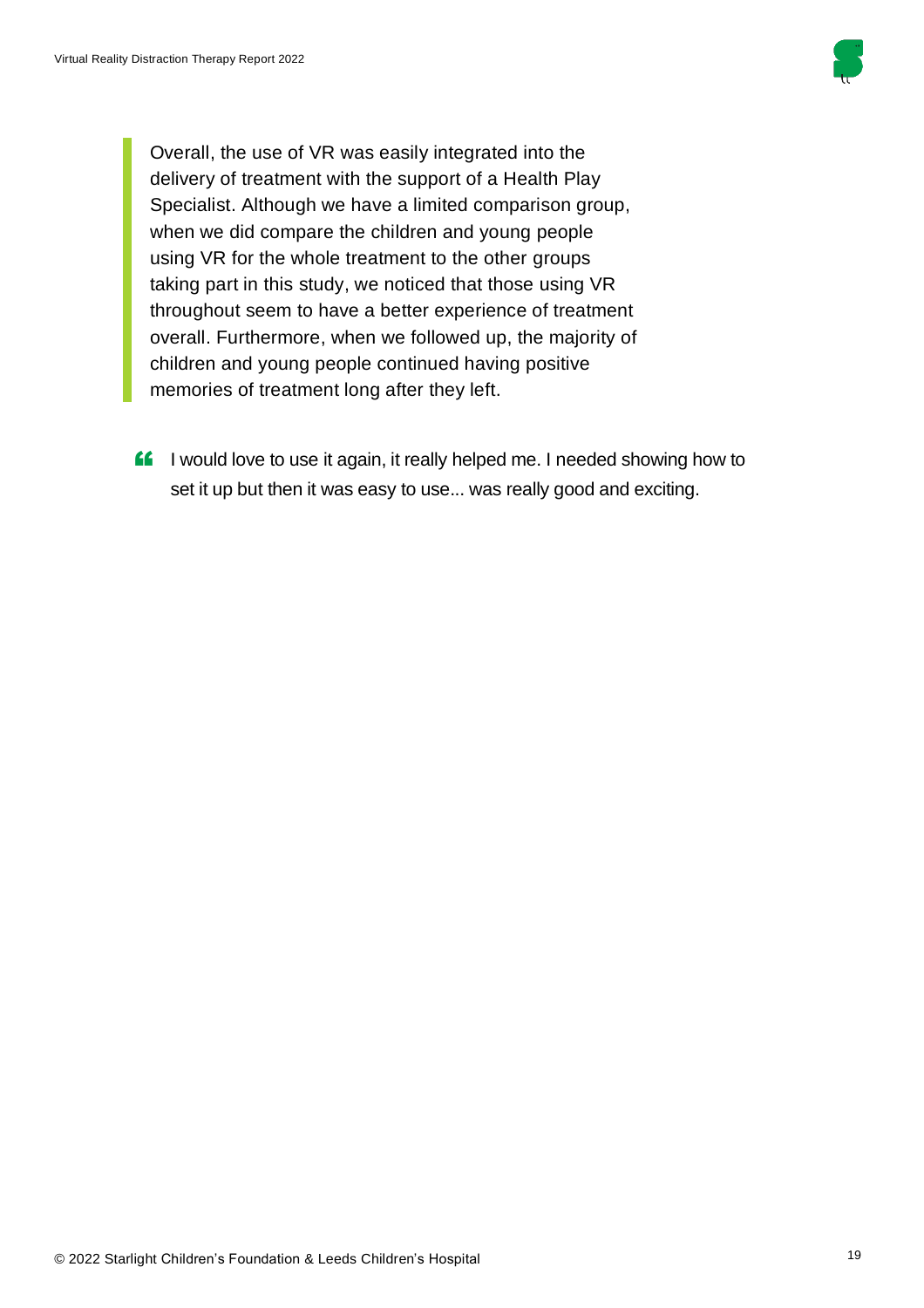

### 2.2. VR is an effective form of distraction in treatment

All CYP taking part in this study were given the choice of different opportunities for play. In Phase 1 they could pick between VR and a standard form of distraction (mainly iPad) and in Phase 2, between VR and other forms of technologies for play.

### **2.2.1. When given the choice of what to play with during treatment, 95% of children and young people picked VR**

|                                            |       | Number of CYP<br>(Phase 1) |       | <b>Number of CYP</b><br>(Phase 2) |       | <b>Total number</b><br>of CYP |
|--------------------------------------------|-------|----------------------------|-------|-----------------------------------|-------|-------------------------------|
| Did the patient use VR<br>during treatment | Count | Percentage                 | Count | <b>Percentage</b>                 | Count | Percentage                    |
| Yes, during the whole<br>treatment         | 57    | 83%                        | 32    | 78%                               | 89    | 81%                           |
| Yes, but only for some of<br>the treatment | 9     | 13%                        | 6     | 15%                               | 15    | 14%                           |
| No                                         | 3     | 4%                         | 3     | 7%                                | 6     | 5%                            |
| Total                                      | 69    | 100%                       | 41    | 100%                              | 110   | 100%                          |

Most CYP opted to use the VR during treatment and 81% of the 110 CYP used VR for the whole treatment.

Table 2: Showing the breakdown of what CYP opted to play with during treatment

As highlighted in Table 1, even in Phase 2, where CYP were offered different fun tech and gaming devices to play with, they preferred to opt for VR.

### **2.2.2. 92% of children and young people who used VR found it easy to use**

The majority of CYP who used the VR for the whole treatment, said it was easy to use, and they needed minimal support. However, a few CYP said that it took time to get used to it and needed some support to understand how to work the VR technology. Having a HPS (Tracey) there to support them was really helpful.

**If** It was easy to use as I had someone tell me step by step how to use it. It is pretty self-explanatory to use.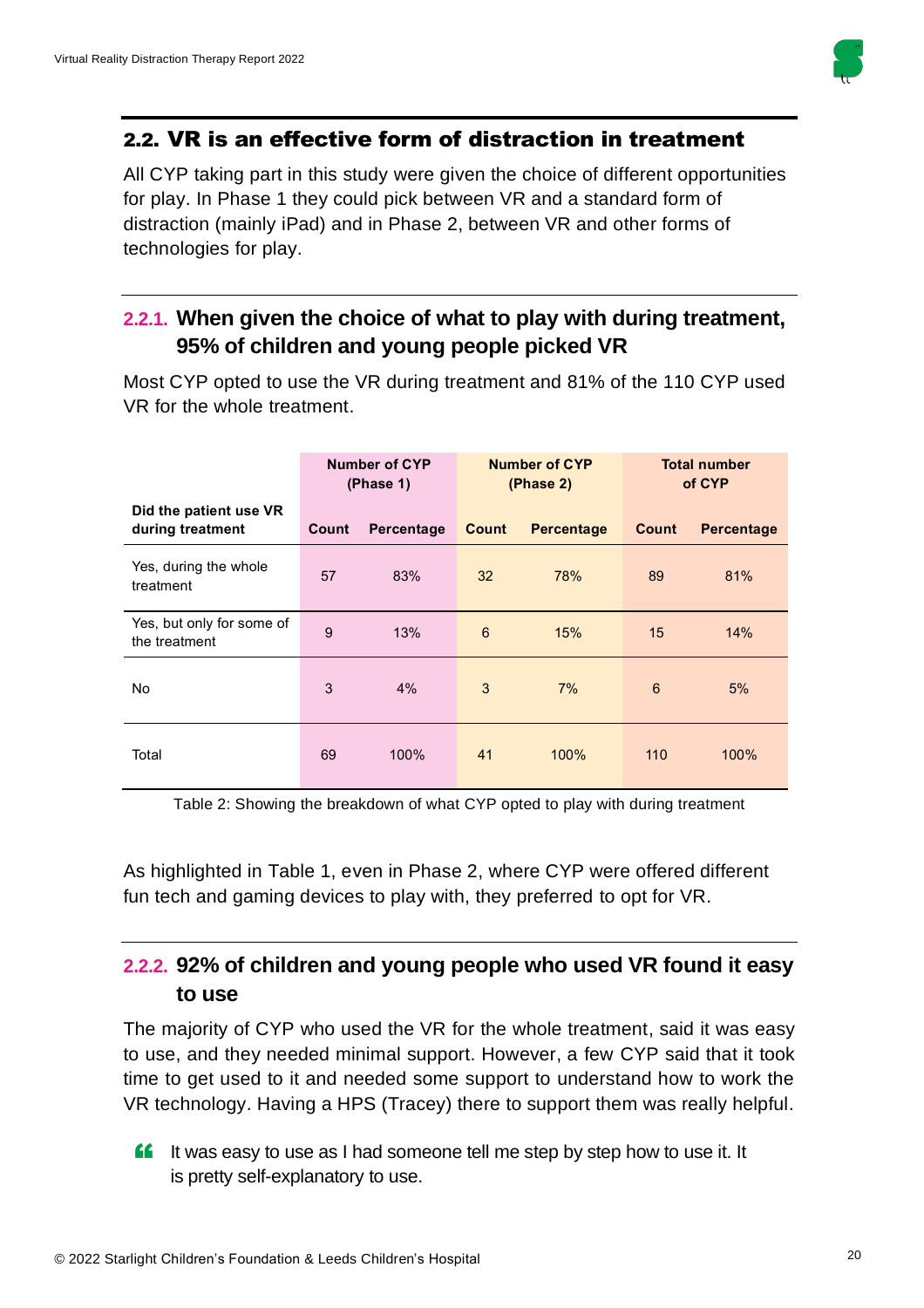

**ff** I really, really, really, really, really, liked it!!!!!!!!!!! Tracey helped me and is very, very, very, very, very, fun!!!!!!!!!!!!!

Some CYP had difficulty putting on the headset properly which impacted on their experience.

**CO** At first I couldn't see the games because it wasn't on my head properly but ofter that it was really good." but after that it was really good."

Having a trained HPS on hand to support them, made a significant difference to when these issues emerged. Once the HPS helped rectify problems, they were able to have the full VR experience.

### **2.2.3. When children and young people were asked to elaborate on the impact of VR, the majority said it was distracting**

When asked to elaborate, 49 of CYP that responded told us that VR was a good form of distraction, making the hospital experience more enjoyable.

**ff** It was good. It distracted me, I enjoyed it. pain was a lot better; I usually cry."

Nearly half the CYP who responded also mentioned how they were less aware of what was happening, and some even said they did not feel a thing.

**ff** It was fun, and it did distract me because I didn't really notice."

Most CYP commented on how VR really improved their experience of treatment.

### **2.2.4. 81% of children and young people who used VR for the whole treatment said they would like to use it again**

The positive impact and memory of using VR lasted beyond treatment. Shortly after the procedure, the majority of CYP said they would use VR again , 79% of the CYP who responded to the follow-up survey a few weeks later continued to say the same thing.

VR during treatment was found to be distracting, which means children and young people are not concentrating on what is happening and how treatment is making them feel, which in turn improves the delivery of treatment. For some they were so distracted they didn't even notice the treatment happening.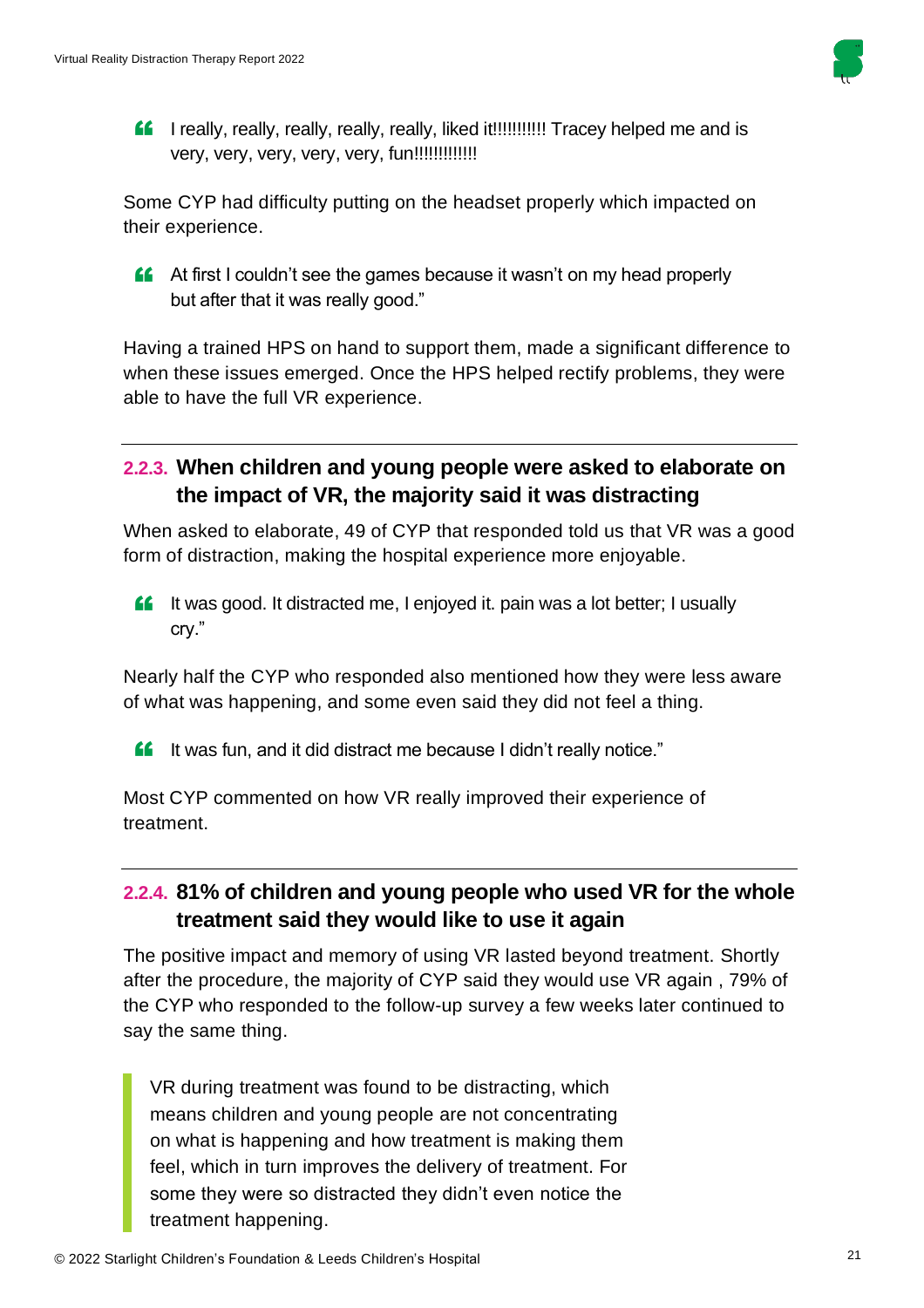

### 2.3. It is important to have a trained health play specialist delivering VR as part of treatment

We believe much of the success of this study was down to having a HPS delivering the VR and conducting the research. Since starting this study, the HPS seconded to this work, has been nominated for awards by a number of her colleagues, due to the positive impact she was having on treatment. When talking about their experience of VR, many CYP commented on how having the HPS there, to support them and guide them through it, made a difference to their experience of VR. When asked what they would change, one child said:

**ff** Nothing! Tracy was great fun.

### **2.3.1. 81% of children and young people referred, took part in the study**

Having that HPS established in that Hospital's working practice, we believe, led to the high number of referrals and a high number of CYP taking part in the study.

### **2.3.2. Over 70% of CYP took part in the follow-up survey.**

Furthermore, the relationship and rapport that the HPS had with the CYP and families, meant that they felt comfortable to fully take part in the study, and led to a low attrition rate in the follow up survey.

The high success and satisfaction rates, as well as the richness of the data we collected indicated that having a HPS guiding this study had a significant impact.

For the implementation of VR to be a success, it needs to be delivered by a trained health play professional.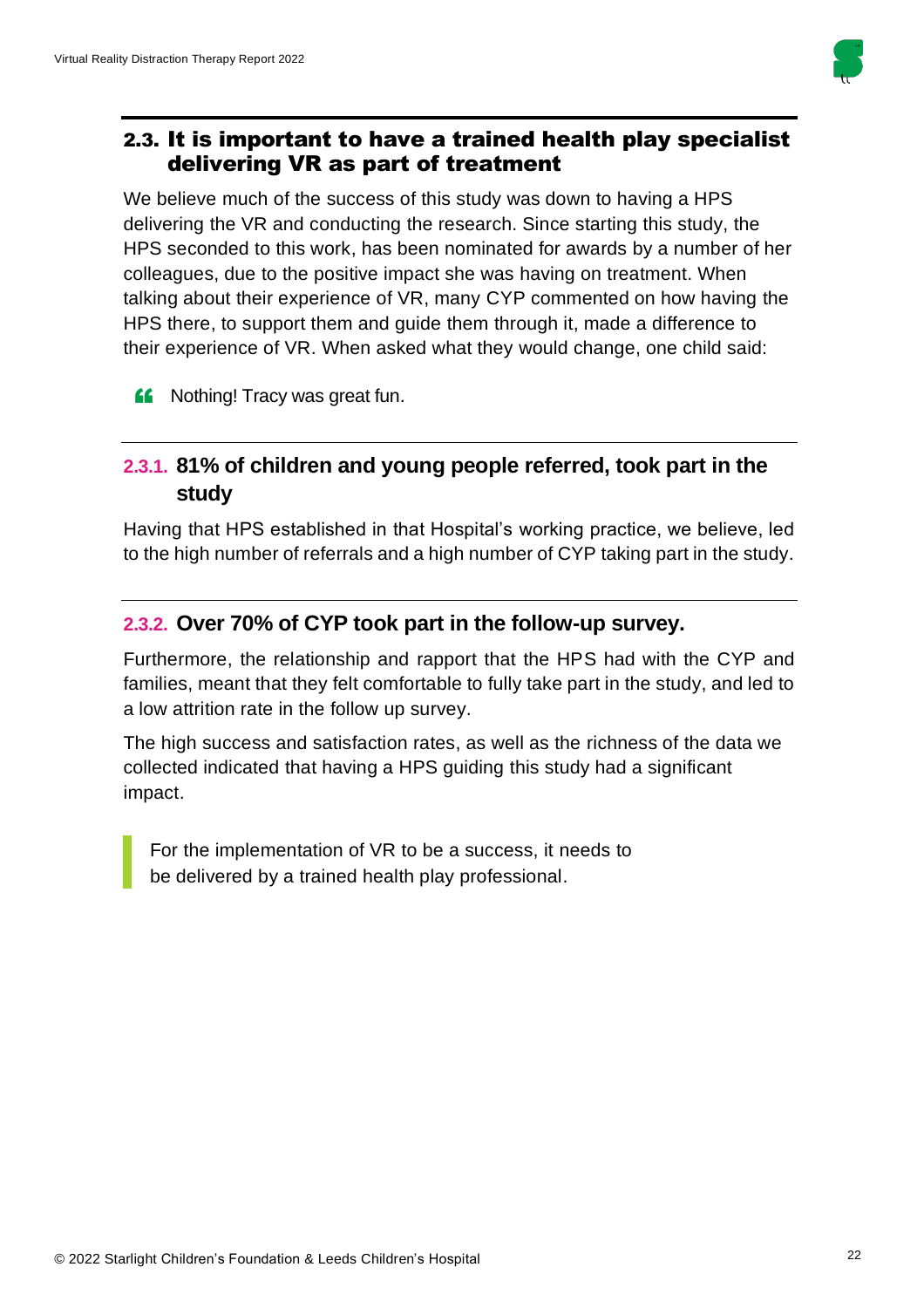

### 2.4. This is the first study of its size and kind in the UK

### **2.4.1. This is one of the largest studies in the UK on the use of VR in play in hospital**

The REA conducted by Leeds Beckett University found 26 publications relating to the use of VR in play in hospital. This was the most common type of technology researched in the literature. Most of these studies on the use of VR, had very small sample sizes, and the few studies that had over 100 CYP were conducted outside of the UK. This leads us to believe that this is the one of largest studies, if not the largest, to have ever been conducted in the UK on the use of VR in CYP's play in hospital treatment.

### **2.4.2. 110 children and young people took part in this study**

After undergoing an initial assessment by the HPS on whether it was appropriate to take part, 110 CYP were selected to take part in his study. Ninety-nine of the CYP taking part had previously received the same treatment without the VR, and 59 CYP had previously played with VR. Sixty-nine took part in Phase 1 of the study (VR vs. standard distraction) and 41 took part in Phase 2 (VR vs. other technologies for play). This study also spanned 14 different types of treatment, depicted below.

The majority of CYP were undergoing cannulations, but there were several CYP also undergoing other more painful and invasive procedures.

### blood sampling joint injection pinsite dressing change **Cannulation** PICC line removal intrathecal baclofen portacath **ITB pump refill** minor surgical procedures dressing urinary catheter lumbar puncture **Botox deep muscle injection**

Fig 1: Word Cloud depicting the types of treatment where the VR study took place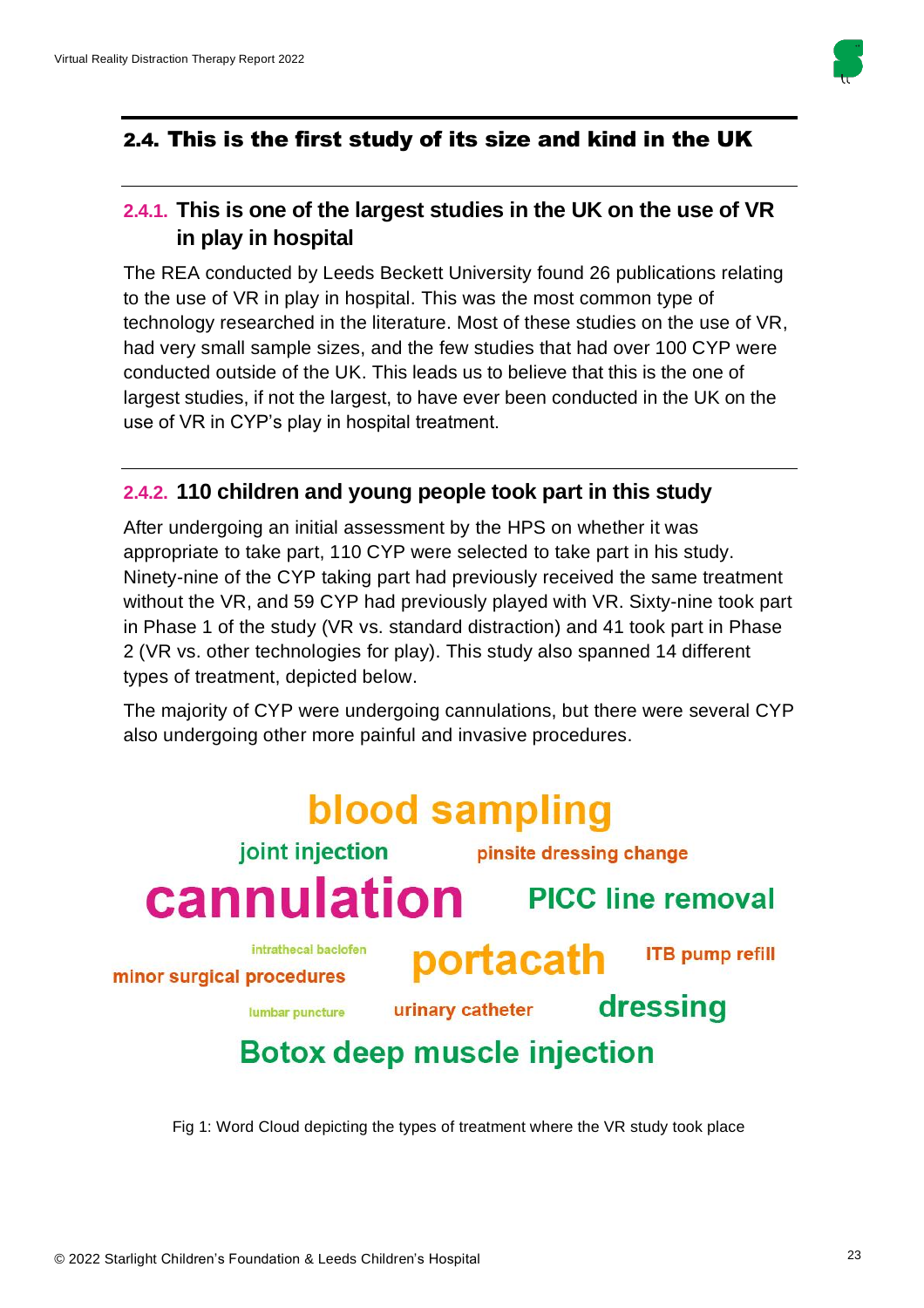

### **2.4.3. This piece of action research is one of very few studies conducted by a Health Play Specialist**

In this study Starlight Children's Foundation and Leeds Children's Hospital paired up to train and supervise a highly experienced HPS to administer the VR and collect the data for this study. To our knowledge this has not been done before.

Action research: Koshy, V. (2010) define action research as healthcare practitioners conducting systematic enquiries in order to help them improve their own practices, which in turn can enhance their working environment and the working environments of those who are part of it – clients, CYP, and users.

Koshy*,* V. (2010) go on to highlight how there is significant value to conducting action research. It empowers health practitioners to identify solutions through the power of research. They will have a unique perspective on their practice, which will allow them to have insight into problems and issues they encounter. They can then use research skills to identify and implement solutions, whilst monitoring and reflecting on the practice and subsequent outcomes. This in turn can help create a robust evidence-based practice.

This is something we observed in our study. By having a HPS delivering VR through this process, although they are doing this for research, they are building good practice. The HPS had a rapport with other health practitioners, and through that she would receive 136 referrals to the study.

By conducting this action research, we have learnt about the benefits of VR and through this, we were able to establish a process by which it can be easily integrated into Leeds Children's Hospital practice moving forward.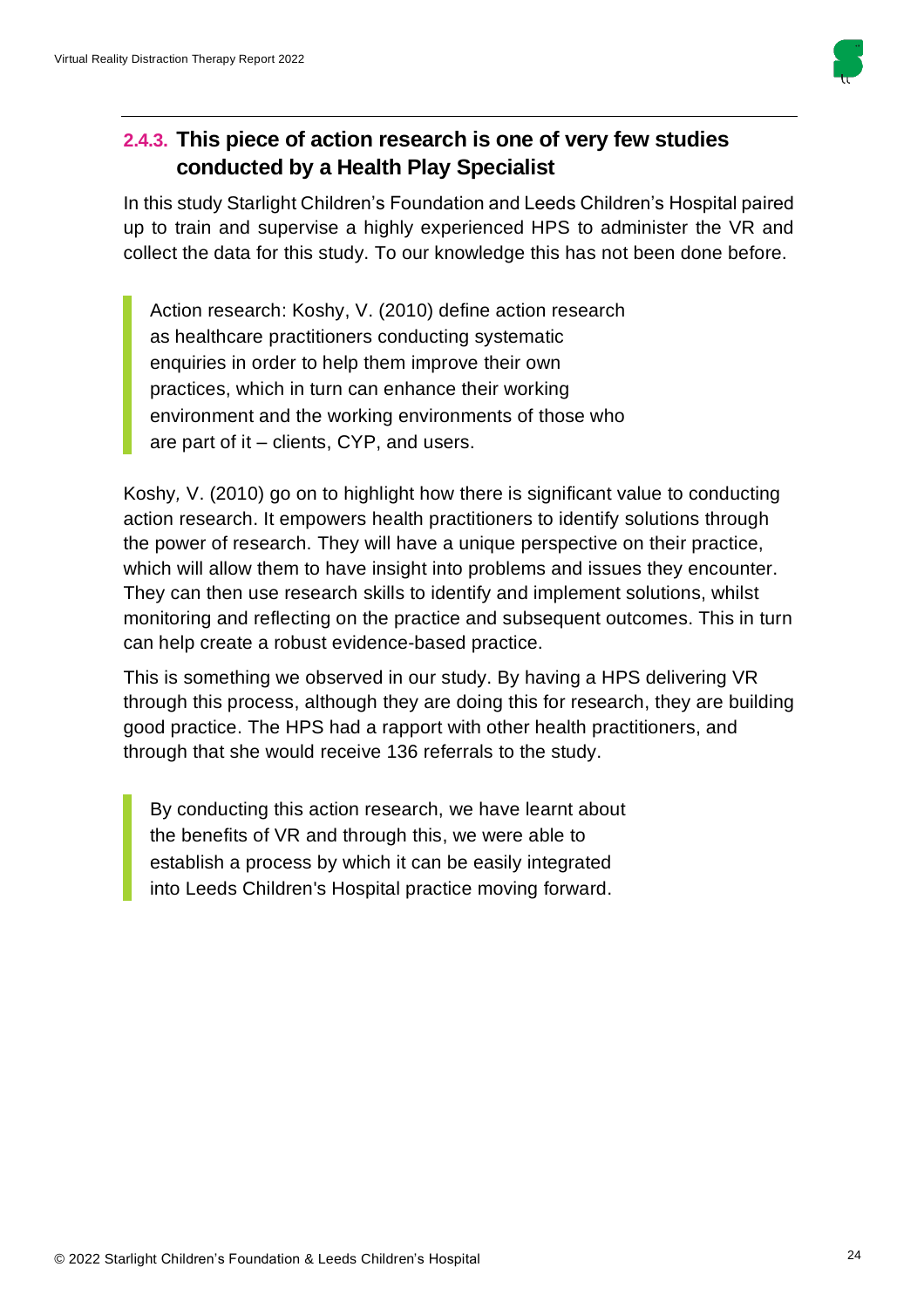

### 2.5. The efficiencies made by using VR suggest this could have economic value to the NHS' use of resources

For CYP using VR for the whole of their treatment, on average this treatment was completed in under eight minutes and in most cases, it only took one attempt to deliver that treatment. This overall average (median) is lower when compared to the other groups in this study. This indicates that VR is having some success in relaxing children, making them less stressed and more compliant and engaged with treatment. This is exemplified in the case study below:

# Case Study 2: Cannulation

One child aged 11 needed an intravenous cannulation. She regularly attends hospital to have this procedure, and usually buries her head into her mum so that she can't see the needle. Her mum said that she always cries during the procedure and there have been occasions where it took four attempts with two different members of staff to insert the cannula. The child opted to use VR during the procedure and sat-up throughout without needing to have any physical contact with Mum. The VR kept her happy, distracted and relaxed and there was not one tear. Mum asked 'why this hasn't been available sooner and please could she have it every time we come in?'

In looking at the time taken to deliver a cannulation, the most common treatment in this study, we found that the average (median) time taken to deliver a cannulation was slightly quicker for CYP using VR for some of the time. If we look at the modal average, more CYP who used VR for the whole time completed their cannulation in five minutes (see table 2 below).

|                         | Number of<br>cannulations | <b>Median Time</b><br>(mins) | <b>Modal Time</b><br>(mins) |
|-------------------------|---------------------------|------------------------------|-----------------------------|
| VR for the whole time   | 44                        |                              | 5                           |
| VR for some of the time | 6                         | 6                            | 6                           |
| Other distraction       | 3                         | 12                           | N/A (all over 8<br>minutes) |

Table 3: Showing time taken to complete a cannulation using different types of distraction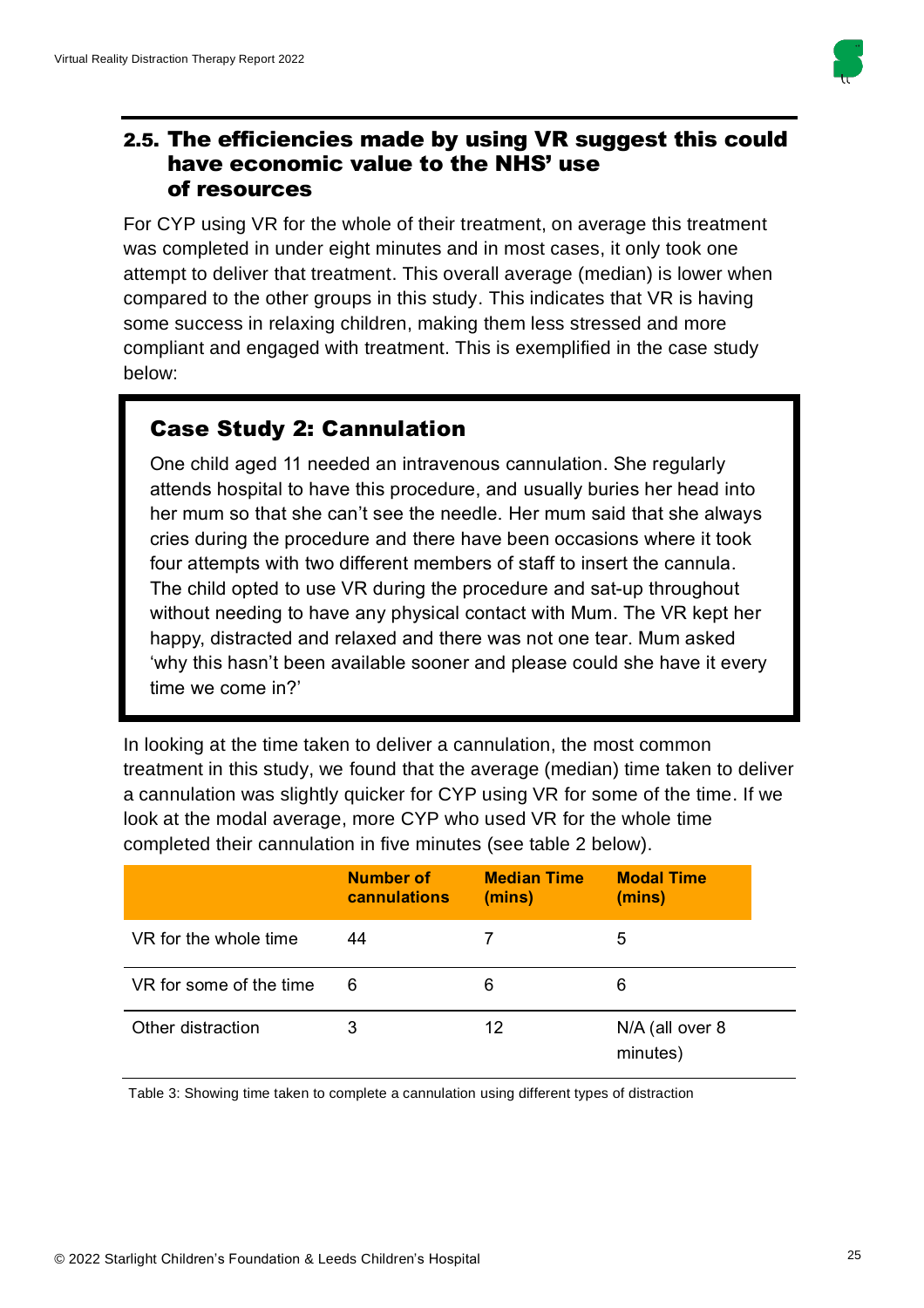

The comparison group in this study is quite limited in size, which means, quantitatively speaking, it is hard to draw any conclusive results on how economical VR is in terms of delivering efficiencies to the NHS. However, qualitatively speaking we have been able to gather case studies that illustrate that using VR can result in efficiencies in treatment which can have economic value for the NHS, or in this particular case, Leeds Children's Hospital. This is illustrated in the case study below: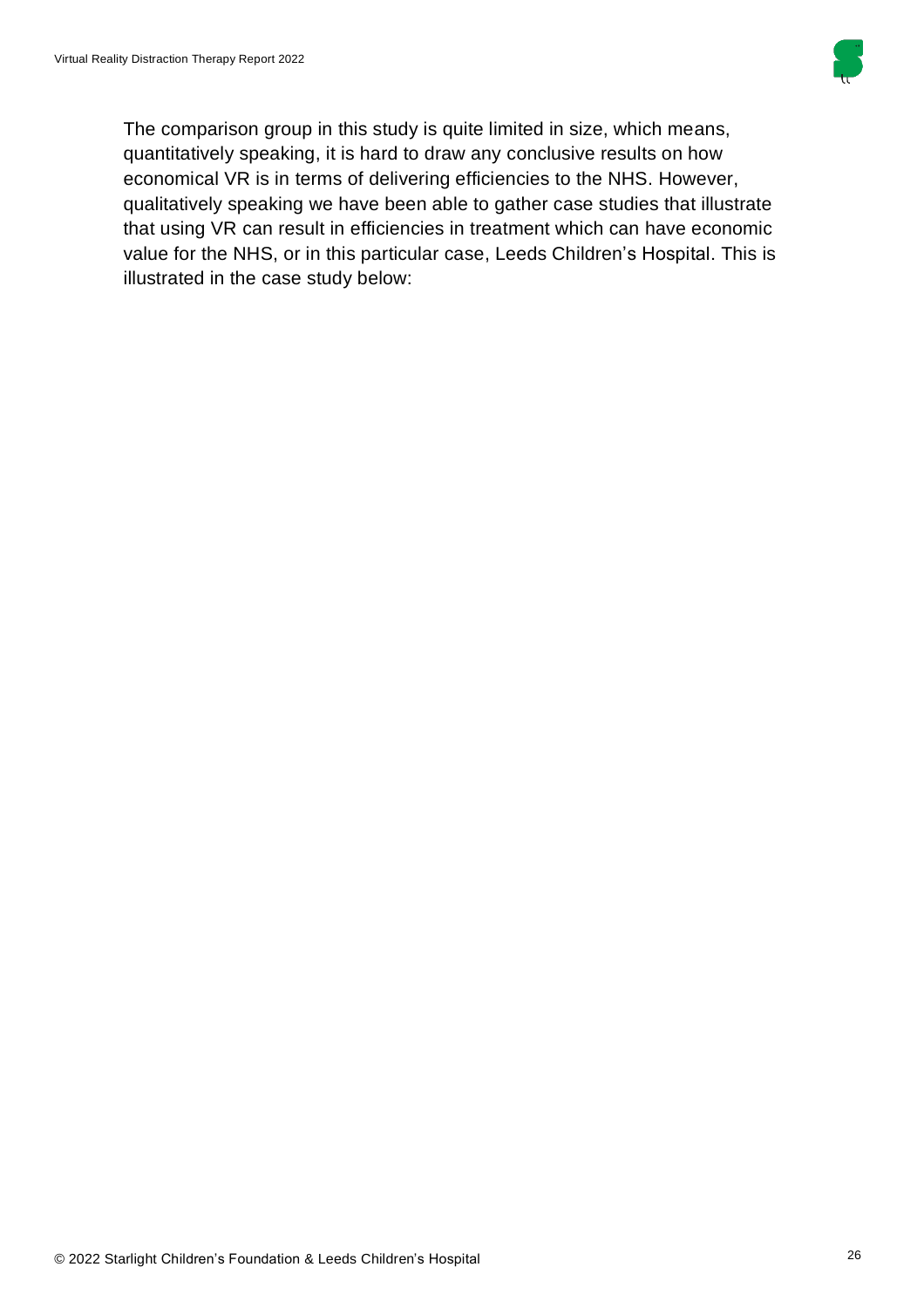

### Case Study 3: Toenail Surgery

One 16-year-old boy had been booked in to remove both toenails. He was very receptive to the VR and had a trial run of it while he was still up on the day case unit. Having trialled the VR, and feeling confident about it, he agreed to undergoing the procedure with local anaesthetic and using the VR. This meant he did not need general anaesthetic for the procedure. The procedure was still performed in the theatres, due to it being the first VR non-general anaesthetic procedure. Unfortunately, this meant his father could not be with him.

A sheet was put up to block the view of the procedure, in case the patient removed the headset. He used the headset throughout the whole procedure. He was told when the local anaesthetic was about to be administered, as this is quite painful. At this point he became nervous, and the theatre nurse held his hand. He reacted to the injections but kept perfectly still and continued with the VR. There was no reaction to either of the toenail removals or the bandaging and he coped well. Afterwards he told his father that the injections were painful, but he appeared happy: smiling and joking. He said that the VR was "lovely" and that it had helped a lot. He thanked the HPS for letting him use it.

Had this procedure required general anaesthetic they would have required the following health professionals to facilitate the procedure

Consultant Anaesthetist - 20 mins

Band 5 Operating Department Practitioner (ODP) – 66 mins

Band 5 Staff nurse – 66 mins

Band 5 Theatre support worker – 66 mins

Instead, the procedure required the support of a Health Play Specialist for 90 mins.

This means an efficiency was made in terms of releasing the time of those three health professionals that would have otherwise been needed for the delivery of the general anaesthetic.

Furthermore, in terms of staffing costs, the surgery cost £47.04 less to complete.

Due to this and other similar procedures being a success, in future, Leeds Children's Hospital will consider whether planned procedures using VR, and completed under local rather than general anaesthetic, can be performed outside operating theatres. This way parents will be able to accompany and support.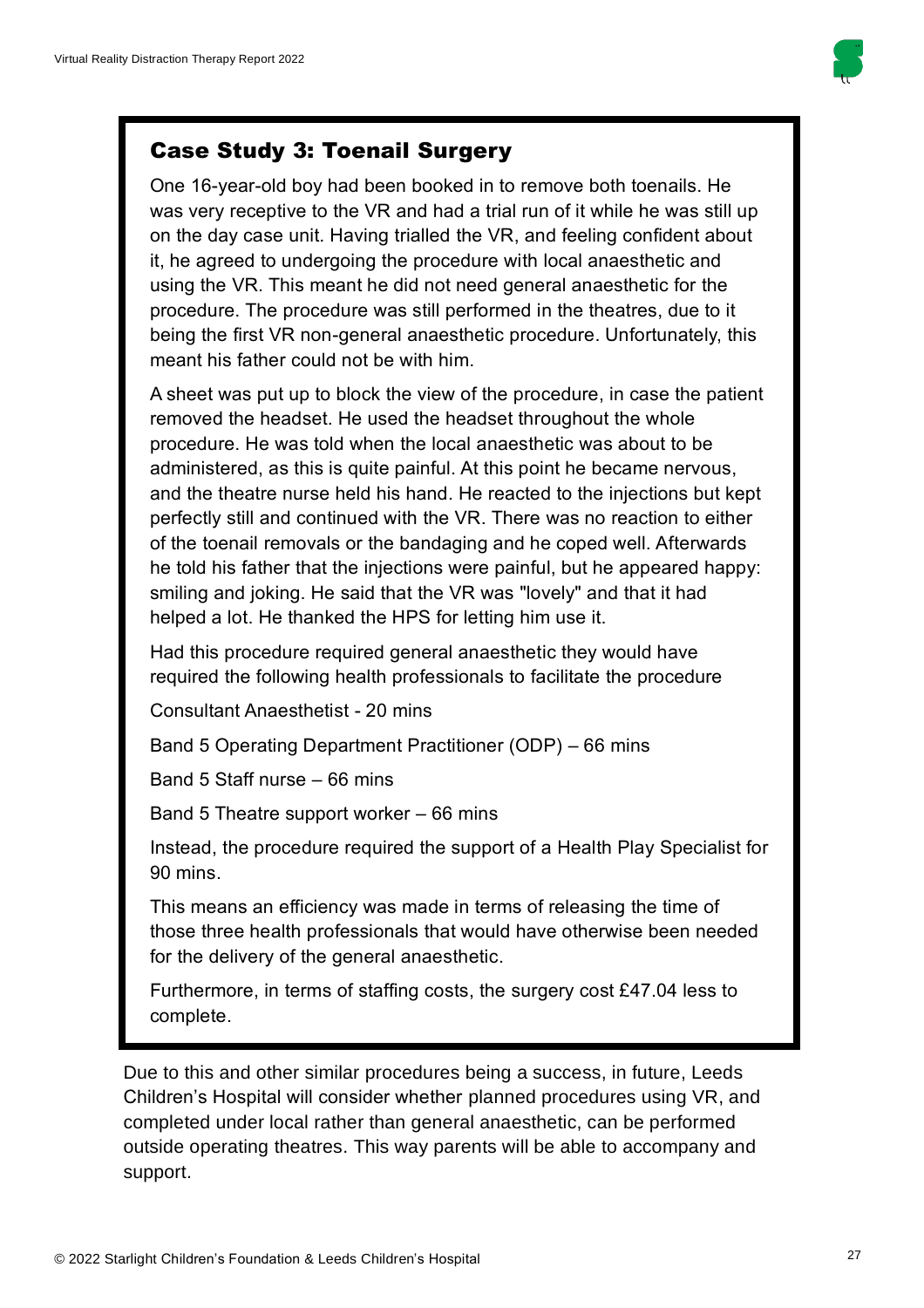

The use of VR in treatment can lead to efficiencies in the NHS. Children and young people who are anxious and stressed about treatment can often resist or delay treatment. The fact that the majority of participants were able to complete treatment in one attempt and in under 10 mins, indicates that this was not happening. Furthermore, our case studies show examples how efficiencies can be made by offering VR instead of general anaesthetic.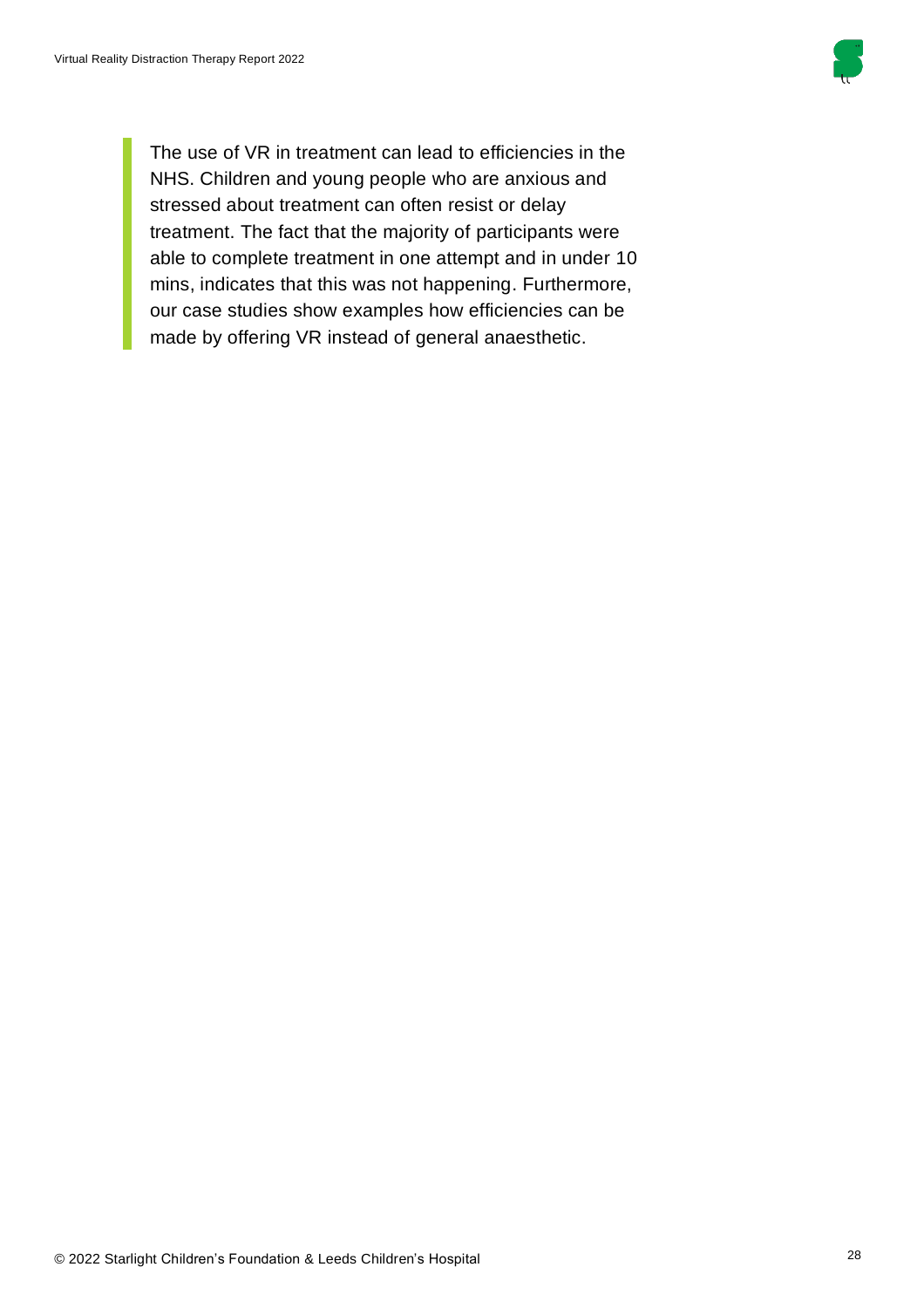

# 3. Conclusion

This study suggests that VR improves delivery of treatment and helps CYP feel less anxious and stressed in hospital. Like the findings of Leeds Beckett's REA, on the whole, children and young people had a positive experience of VR, leaving long-lasting positive memories of treatment. Emerging findings indicate that this could lead to efficiencies in the delivery of healthcare in the NHS whilst children and young people are having a more positive experience of treatment. The study also underlines the importance of Health Play Specialists, and their integral role in the delivery of VR interventions.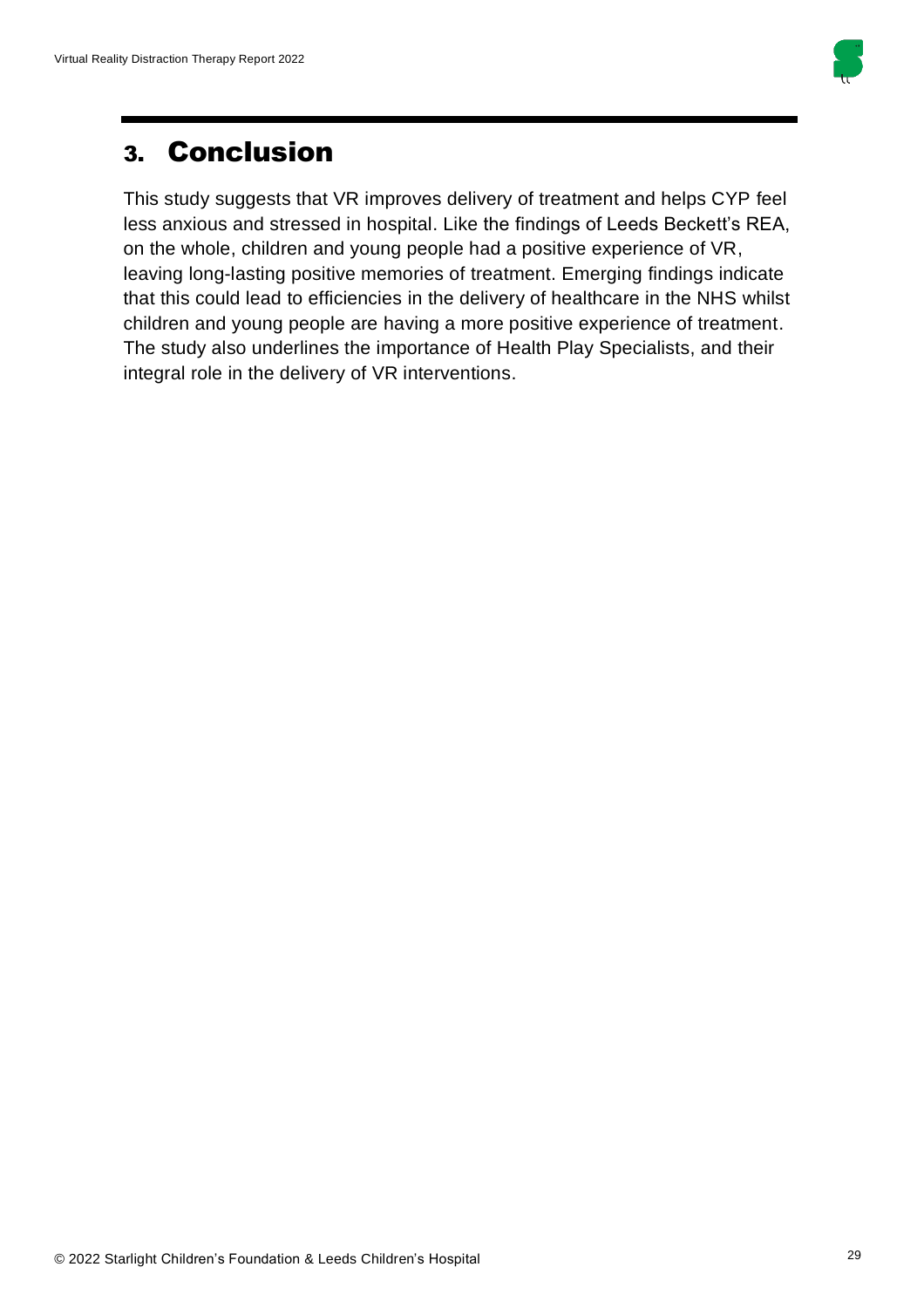

### 3.1. Next Steps

Starlight and Leeds Children's Hospital will expand this study to see if VR continues to have a sustained impact on CYP using it over time to support treatment. We will also test out this approach in multiple sites to see if we continue to have the same success.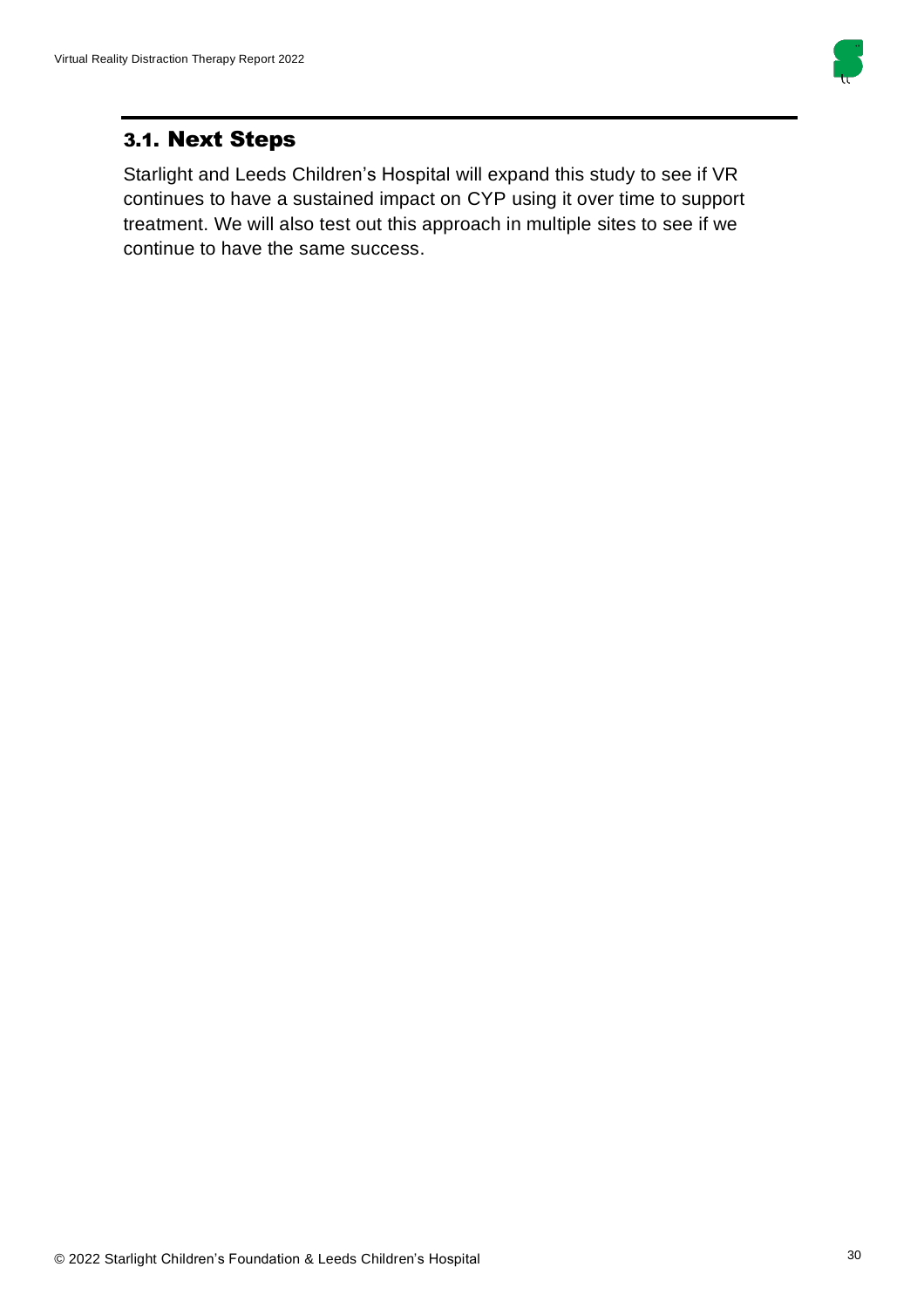

### 3.2. Bibliography

Andries, V., 2018. *Play Technology with 3-5 -year Ols Children in a Hospital Setting.* Melbourne, Australia, CHI PLAY '18. Extended Abstracts.

Bara, D., 2018. *Play in Healthcare: An insiders perspective.* [Online] Available at: https://www.paediatricfoam.com/2018/04/play/ [Accessed 26 July 2021].

Beran, T., Ramirez-Serrano, A., Vanderkooi, O. G. & Kuhn, S., 2015. Humanoid robotics in health care: An exploration of children's and parents' emotional reactions. *Journal of Health Psychology,* 20(7), pp. 984-989.

Biddiss, E. et al., 2017. Interactive media as a tool for reducing waiting anxiety at paediatric rehabilitation hospitals: a randomized controlled trial. *Developmental medicine and child neurology,* Volume 60, pp. 602-610.

Brown, F. & Patte, M., 2013. *Rethinking children's play.* 1 ed. London: Bloomsbury Academic.

Bruggers, C. S. et al., 2018. A prototype exercise-empowerment mobile video game for children with cancer, and its usability assessment: Developing digital empowerment interventions for pediatric diseases.. *Frontiers in Pediatrics,*  6(69).

Caruso, T. J. et al., 2020. Retrospective Review of the Safety and Efficacy of Virtual Reality in a Pediatric Hospital. *Pediatric Quality and Safety,* 5(2).

Cheng, L. et al., 2021. The effect of digital health technologies on managing symptoms across pediatric cancer continuum: A systematic review. *International Journal of Nursing Sciences,* Volume 8, pp. 22-29.

Christiansen, H. L. et al., 2015. Providing Children and Adolescents Opportunities for Social Interaction as a Standard of Care in Pediatric Oncology. *Pediatrict Blood & Cancer,* 62(S5), pp. S724-S749.

Dawe, J., Sutherland, C., Barco, A. & Broadbent, E., 2018. Can social robots help children in healthcare contexts? A scoping review. *BMJ Paediatrics Open.*

Gjærde, L. et al., 2021. Play interventions for paediatric patients in hospital: a scoping review. *British Medical Journal,* 11(7).

Healthcare Play Specialist Education Trust, 2015. *Exploring the impact environments have on children and young people's experience of healthcare: a review of the literature,* London: NHS England.

Holtz, B. E., Murray, K. & Park, T., 2018. Serious Games for Children with Chronic Disease: A systematic Review. *Games for Health Journal: Research, Development & Clinical Applications,* 7(5).

Hubbuck, C., 2009. *Play for Sick Children: Play Specialists in Hospitals and Beyond.* 1 ed. London: Jessica Kingsley Publishers.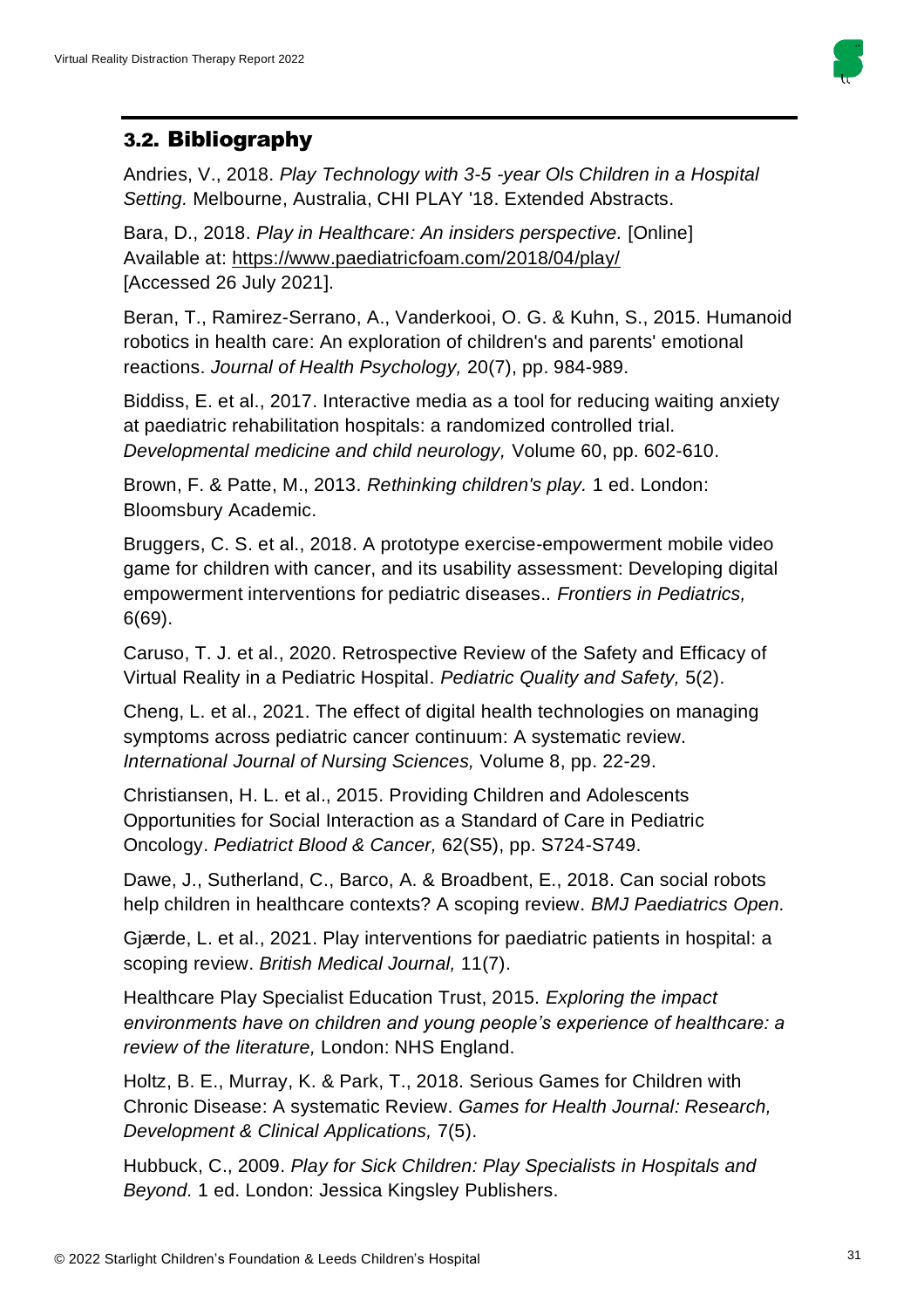

Jurdi, S. et al., 2018. A systematic review of game technologies for pediatric patients. *Computers in Biology and Medicine,* Volume 97, pp. 89-112.

Koshy, V (2010) *Action Research for Improving Educational Practice.* A Stepby-step guide. Sage, London. Second Edition.

Koukourikos, K., Tzeha, L., Pantelidou, P. & Tsaloglidou, A., 2015. The importance of play during hospitalization of children. *Journal of the Academy of Medical Sciences of Bosnia and Herzegovina,* 27(6), pp. 438-441.

Lin, A. J., Chen, C. B. & Cheng, F., 2019. *Multiplayer Virtual Reality Game for Pediatric Patients.* Guangzhou, China, Association for Computing Machinery.

Logan, D. E. et al., 2019. Social Robots for Hospitalized Children. *Pediatrics,*  144(1).

Long, A. & Everett, N., 2021. *Technology used for play in hospitals and hospices. A rapid evidence assessment..* Leeds: Leeds Beckett University.

Majid, E., Garcia, J., Nordin, A. & Raffe, W., 2020. Staying motivated during difficult times: A snapshot of serious games for pediatric cancer patients. *IEEE Transactions on Games,* 12(4), pp. 367-375.

Marsh, J. et al., 2020. *Children, Technology and Play,* Billund, Denmark: The Lego Foundation.

Ng, J. et al., 2018. *Farmoo, a virtual reality farm simulation game designed for cancer pediatric patients to distract their pain during chemotherapy treatments.*  Canada, Society for Imaging Science and Technology.

Nicholas, D. B. & Chahauver, A., 2017. Examining Computer Use by Hospitalized Children and Youth. *Journal of Technology in Human Services,*  35(4), pp. 277-291.

Patte, M., 2010. The therapeutic benefits of play for hospitalised children. In: E. Nwokah, ed. *Play as engagement and communication.* Lanham, MD: University Press of America, pp. 3-22.

Play Wales, 2015. *Hosptial Play,* Cardiff: Play Wales.

Stonehouse, D., 2014. Support workers have a vital role ot play in play. *British Journal of Healthcare Assistants,* 8(3), pp. 137-139.

Stonehouse, D., 2021. The importance of the hospital playroom. *British Journal of Healthcare Assistants,* 15(6).

Stutsky, R. & DeShetler, L., 2017. How technology is transforming the ways in which children play. *Early Child Development and Care,* 187(7), pp. 1138-1146.

Tonkin, A. & Etchells, J., 2014. Promoting health and wellbeing. In: A. Tonkin, ed. *Play in Healthcare: using play to promote child development and wellbeing.*  London: Routledge, pp. 110-125.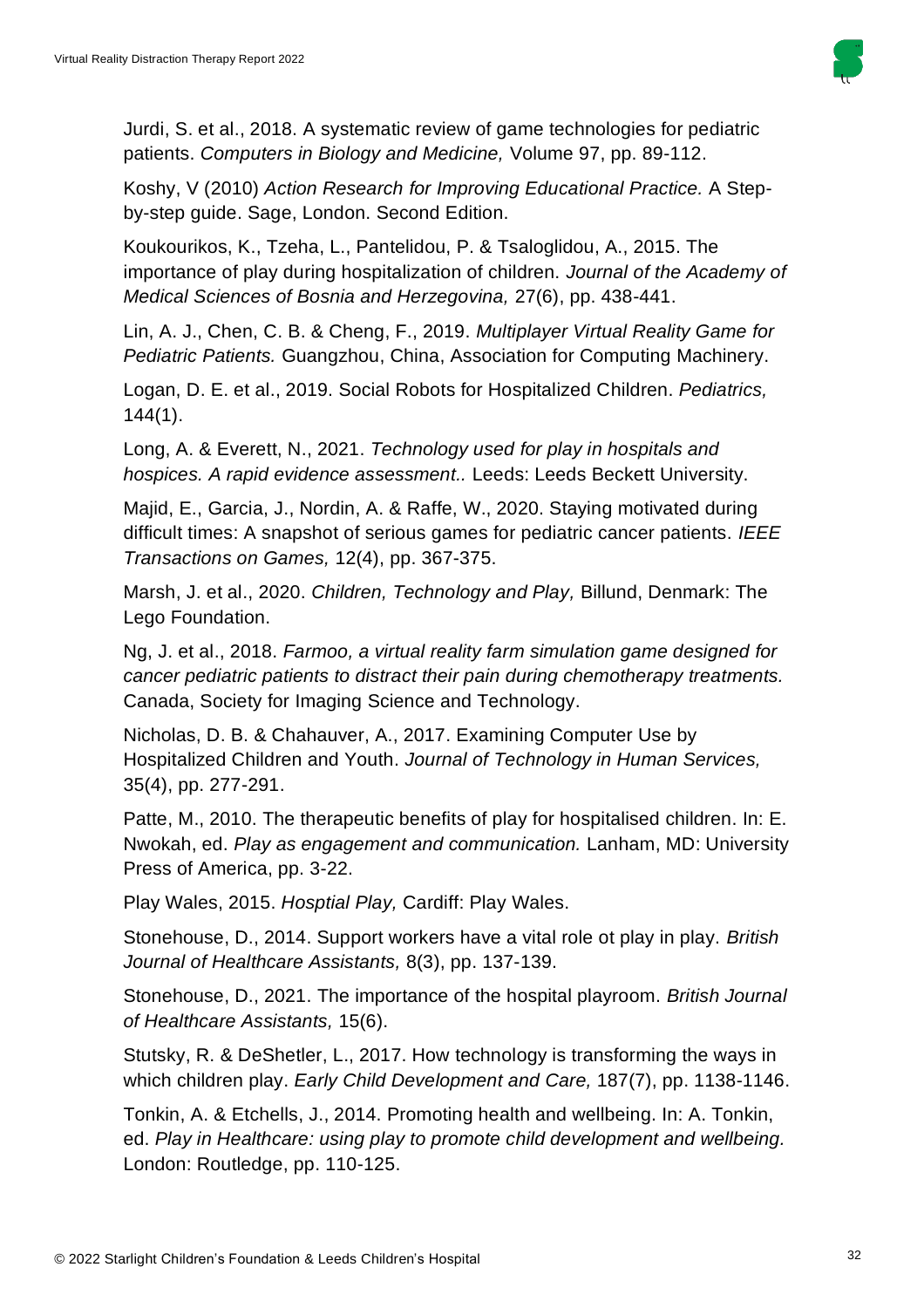

Trottier, E. D. et al., 2020. Distraction in the ED using Virtual reality for Intravenenous Needs in Children to Improve comfort - DEVINCI- a pilot RCT. *Résumés scientifique,* 22(S1).

UNICEF, 2013. *Summary United Nations General Comment No. 17..* [Online] Available at: http://ipaworld.org/wp-content/uploads/2013/11/IPA-Summary-of-UN-GC-article-31\_FINAL1.pdf

[Accessed 24 July 2021].

Weldon, C. & Peck, H., 2014. Play and Recreation. In: A. Tonkin, ed. *Play in Healthcare: Using play to promote child development and wellbeing. Oxon, UK:* Routledge, pp. 77-96.

Whitaker, J., Barbour, F. & Weldon, C., 2014. The development of play and recreation in healthcare settings. In: A. Tonkin, ed. *Play in Healtcare: Using play to promote health and wellbeing.* London: Routledge, pp. 6-22.

WHO, 2017. *Children's Rights in Hospital: Rapid-assessment checklist,*  Copenhagan, Denmark: WHO.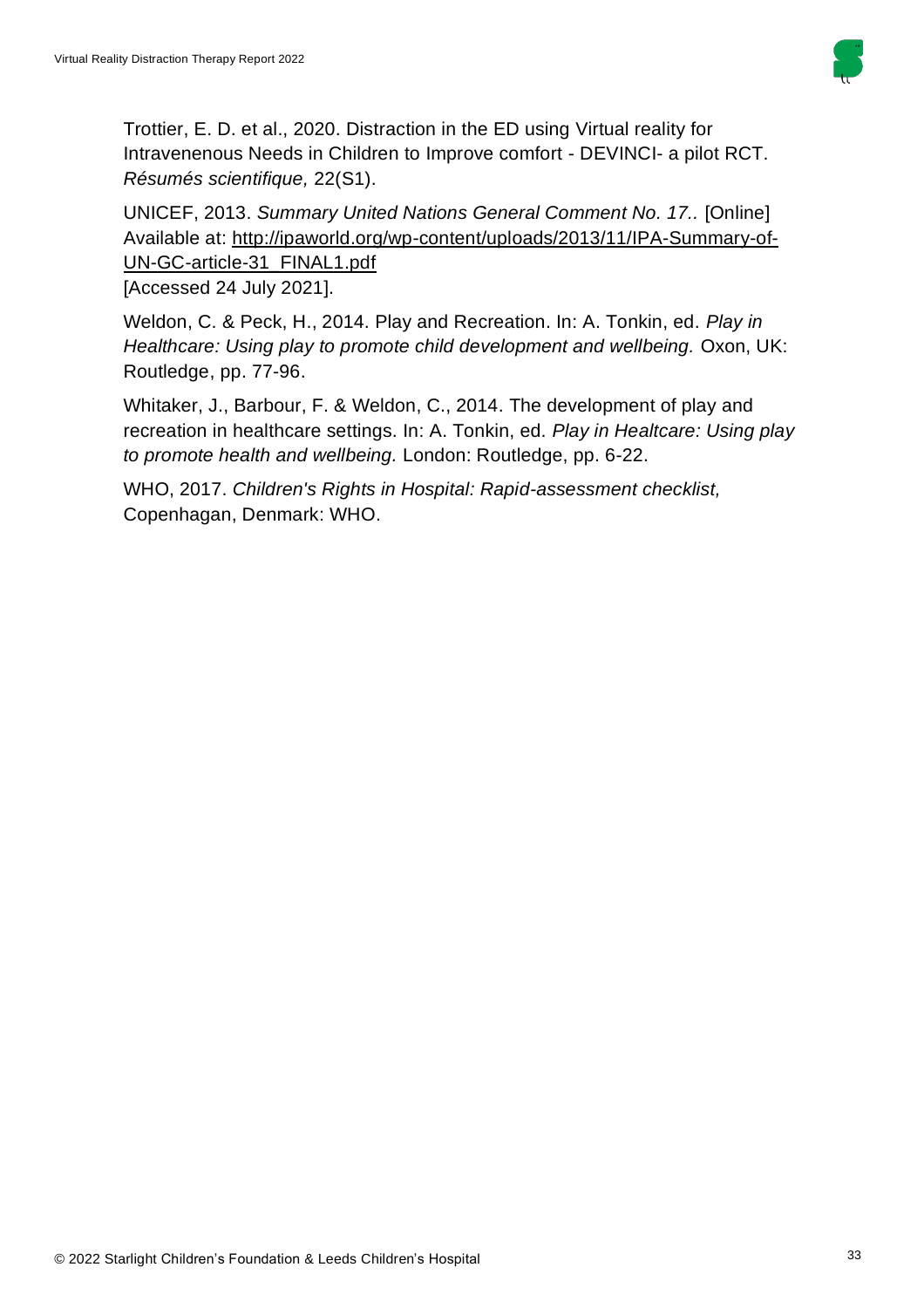

### 3.3. Appendix 1

### **3.3.1. Leeds Beckett Rapid Evidence Assessment Methodology conducted by Alexandra Long and Nicky Everett**

A rapid evidence assessment (REA) of over sixty papers, published between 2011 - 2021 reviewed literature discussing any intervention where technology was used to facilitate children's play or distraction whilst in a healthcare environment (Long & Everett, 2021). The research revealed that until 2008, the only technology available to hospitalised children was via the use of games controllers. However, as of 2018, computers were the most used technology for hospitalised children (Jurdi, et al., 2018). Since that point, the research identified the increasing use of iPads and tablets, Virtual Reality (VR), humanoid robots, serious games, interactive technology and personal devices within healthcare environments, used to facilitate children's play.